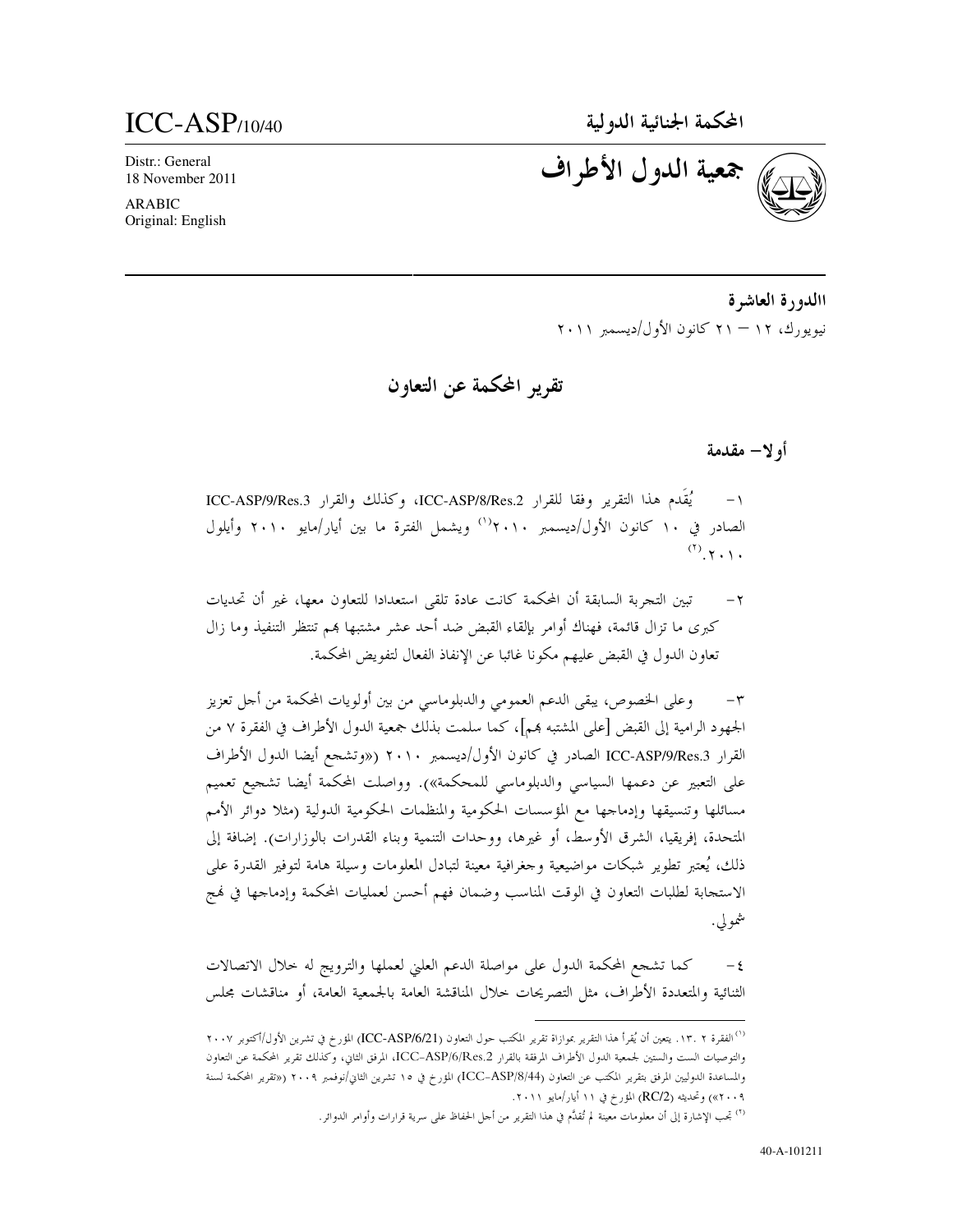الأمن حول الحالات وفض النزاعات وحقوق الإنسان وسيادة القانون، أو أثناء اللقاءات الثنائية، وذلك عن طريق تذكير الدول ذات الصلة بواجبها في التعاون، خاصة عندما يتعلق الأمر بإلقاء القبض والتسليم. وتدرك المحكمة أيضا أهمية الإعلام العمومي وأنشطة التواصل في تعزيز عملها بوحه عام، وتشكر جمعية الدول الأطراف على منحها فرصة تقديم تقرير يعالج هذه الجوانب.

وكما فعلت في تقريرها لعام ٢٠٠٩، تكرر المحكمة القول بأن غياب التعاون والمساعدة أو  $-\circ$ التأخير في تنفيذ الطلبات أمور لها ثمنها، فهي قد تؤدي إلى التأخير في أعمال التحقيق وإحراءات المحكمة وعمليالها الأخرى، وتؤثَّر بذلك على فعاليتها، مما ينتج عنه ارتفاع تكاليف التسيير.

تُحُتُّ المحكمة جميع الدول الأطراف أن تضمن توافر إجراءات التعاون الوطنية كما هو  $-\tau$ مطلوب في المادة ٨٨، وتشجعها على اعتماد تدابير استباقية لتيسير التعاون الفعال، مثل تعيين منسق وطني للتعاون مع المحكمة. وتشدد المحكمة على أن عدم قيام الدول الأطراف بإنفاذ أحكام نظام روما الأساسي في القوانين الوطنية لا يعفيها من واحبها في التعاون الكامل مع المحكمة. وعلاوة على ذلك، فإن عدم تنفيذ التشريعات لا يشكل مانعا من توقيع الاتفاقيات ذات الصلة بشؤون التعاون الطوعي.

ثانيا– الدول الأطراف و المحكمة

تم تفصيل الإطار القانويي الذي يشكل دعامة التعاون والمساعدة المطلوبين من الدول الأطراف من قِبل المحكمة خلال مختلف مراحل أعمالها في الفقرات ١٠ إلى ١٤ من تقرير المحكمة لعام ٢٠٠٩، وهو يقوم على الجزأين ٩ و ١٠ من نظام روما الأساسي والمادة ٢٥(٢) من نظام روما الأساسي (فيما يلي "النظام الأساسي").

ألف– التعاون دعماً للفحوص الأولية والتحقيقات والمتابعات

١- التعاون والمساعدة في سياق الفحوص الأولية'"

٨– يشكل الفحص الأولى المرحلة الأولى في أعمال مكتب المدعى العام بغية تحديد ما إذا كان بنبغي فتح التحقيق.<sup>(٤)</sup> ولا يوحد أي إطار زمني في النظام الأساسي يخص القرار بإحراء فحص أولى. فعملية الفحص الأولى تتيح فرصة مبكرة وحاسمة لحشد حهود الدول والمنظمات الدولية والمحتمع المدبي لدعم السلطات القضائية الوطنية في معركتها ضد الإفلات من العقاب، وبالتالي تعزيز الإجراءات الوطنية والمساهمة في احتناب وقوع حرائم في المستقبل بطريقة فعالة من حيث التكلفة. وبغية تيسير هذا العمل الجماعي، وتماشيا مع فمجه الإيجابي تجاه التكامل، يقوم مكتب المدعى العام بأنشطة كثيرا ما تتطلب تعاون الدول معه. ويمكن لهذه الأنشطة أن توضع في اعتبار جميع الأطراف ذات الصلة بغية

<sup>&</sup>lt;sup>(٢)</sup> توجد حاليا تسع حالات تحت الفحص الأولي من طرف مكتب المدعى العام وه<sub>ى</sub> في مراحل مختلفة من التحليل، حيث يقوم مكتب المدعي العام بتحليل الشروط المسبقة للاحتصاص بخصوص الحالة في فلسطين، ويحلل الاقمامات بارتكاب جرائم في حالات هندوراس وأفغانستان ونيحيريا وجمهورية كوريا، كما يقوم بتحليل الإحراءات الوطنية المتعلقة بحالات كولومبيا وغينيا وجورحيا. وأخيرا، بخصوص الحالة في كوت ديفوار،تقدم مكتب المدعي العام إلى الدائرة التمهيدية الثالثة في ٢٣ حزيران/يونيو بطلب الترخيص له بفتح تحقيق في الوضع من 28 تشرين الثانى/نوفمبر ٢٠١٠.

<sup>&</sup>lt;sup>(٤)</sup> مشروع وثيقة سياسات مكتب المدعى العام في الفحوص الأولية، ٤ تشرين الأول/أكتوبر ٢٠١٠.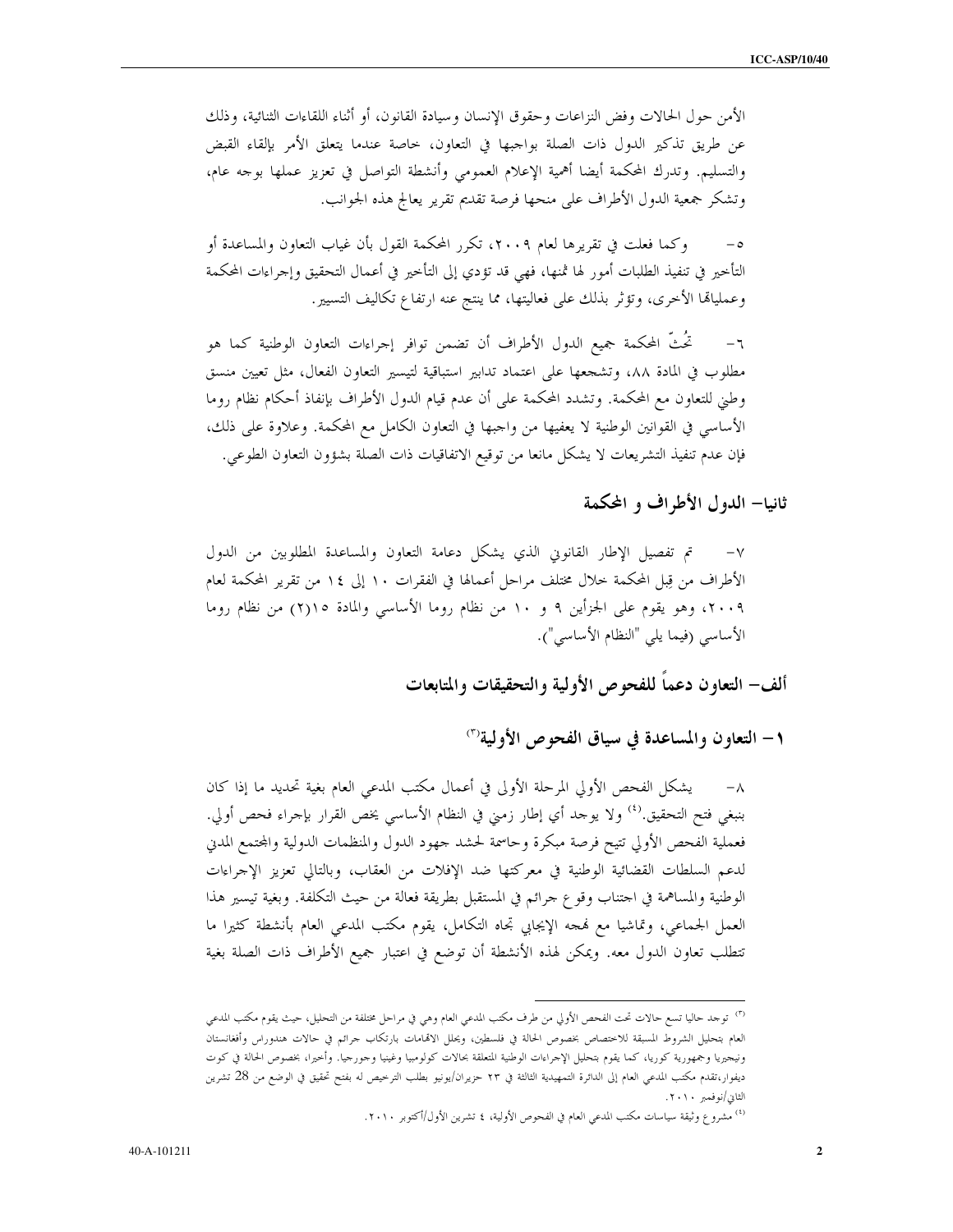تعزيز جهود المساءلة الحقيقية على المستوى الوطين والزيادة في تأثير عمل المحكمة. وبمذا الخصوص، ينبغي التشديد على تعاون الدول بفعالية وفي الوقت المناسب،<sup>(٥)</sup> وهو ما قد يشمل، في جملة أمور، تيسير مأموريات مكتب المدعى العام على أراضيها أو مده بالمعلومات ذات الصلة، بناء على المادة  $(1)$ 

خلال الفترة المعنية بهذا التقرير (فيما يلي "فترة التقرير")، أرسل مكتب المدعى العام ٣٢  $-9$ طلب معلومات بخصوص ست حالات في طور الفحص الأولي، محتفظًا بذلك بنفس المستوى المرتفع من حيث عدد الطلبات الذي بلغه في الفترة السابقة. وقد وُجِّهت الأغلبية الساحقة من هذه الطلبات (٢٨) إلى دول أطراف بينما وجهت ثلاثة إلى دولة غير طرف، وكان أكثرها طلبات للمزيد من المعلومات وفقا للمادة ١(٢).

٢– التعاون والمساعدة في سياق التحقيقات والمتابعات

(أ) التعاون والمساعدة من قِبل الدول

١٠– أرسل مكتب المدعى العام ٣١٢ طلبا إلى دول ومنظمات حكومية دولية تتعلق بنشاطاته في التحقيق و المتابعة خلال فترة التقرير. وإذ ما تزال بعض هذه الطلبات عالقة، خاصة منها التي قدمت منذ أمد قريب، فإن نسبة التنفيذ قد بلغت ٧٠ بالمائة. ويُحُثُّ مكتب المدعى العام الدول على تيسير النظر في طلباته والاستجابة لها بسلاسة وفي الوقت المناسب.

تشكل تحقيقات مكتب المدعى العام في ليبيا مثالا جيدا عن الكيفية التي يمكن بما للتعاون  $-11$ الفعلى من طرف الدول أن يزيد من كفاءته. فقد أرسل مكتب المدعى العام طلبات متعلقة بتحقيقاته في ليبيا إلى ثلاث منظمات غير حكومية و منظمتين دوليتين وأحد أجهزة الأمم المتحدة و ١٣ دولة (بما في ذلك أربع دول غير أطراف)، وقد تمت معالجة ٣٢ إشعارا. إضافة إلى ذلك، قدم مكتب المدعى العام ٢٥ طلبا للمساعدة ما زال ١٩ منها عالقا بينما نُفَذ حمسة وتم سحب واحد. وقد تمت الاستجابة للطلبات التي تم تنفيذها في وقت قصير حدا يتراوح بين أسبوعين وشهر واحد.

١٢ – المرسل إليهم: أرسل ٨٤ بالمائة [من الطلبات] إلى ٣٣ دولة طرفا و سبعة بالمائة إلى ١١ دولة غير طرف وستة بالمائة إلى ثمان هيئات تابعة لمنظمة الأمم المتحدة و ثلاثة بالمائة إلى أربع منظمات أخرى. ومن ناحية التوزيع الجغرافي، أرسل ما يفوق ٤٥ بالمائة من الطلبات إلى دول إفريقية ٤٠ بالمائة إلى دول أوروبية وستة بالمائة إلى دول أخرى.كما واصل مكتب المدعى العام تنويع محاوريه، حيث ربط الاتصال مع ١٣ دولة جديدة منها ست دول غير أطراف. طبيعة التعاون والمساعدة المطلوبين: كانت ٤٧ بالمائة [من المراسلات] إشعارات<sup>(٦)</sup> من أحل تيسير أعمال التحقيق على أراضي الدول، وكانت ٣٣ بالمائة طلبات للمد بالمعلومات والوثائق، وتعلقت خمسة بالمائة بالمقابلات و ثلاثة بالمائة برفع قيود الالتزام بالسرية المذكورة في المادة ٥٤°(٣) (هـ).

<sup>&</sup>lt;sup>(٥)</sup> توجد معلومات إضافية حول أنشطة مكتب المدعي العام في تقرير المحكمة عن التكامل.

<sup>&</sup>lt;sup>(٦)</sup> الإشعارات : مراسلات تُوَحَّه إلى إحدى الدول لإبلاغها بالحضور المرتقب لموظفي مكتب المدعي العام على أراضيها لغرض القيام بأعمال تحقيق لا تتطلب تدابير إحبارية (مثلا المقابلات على أساس طوعي)، وفقا للمادة ٩٩(٤) من النظام الأساسي. وتكون هذه الإشعارات موضو ع مشاورات مع الدولة المعنية.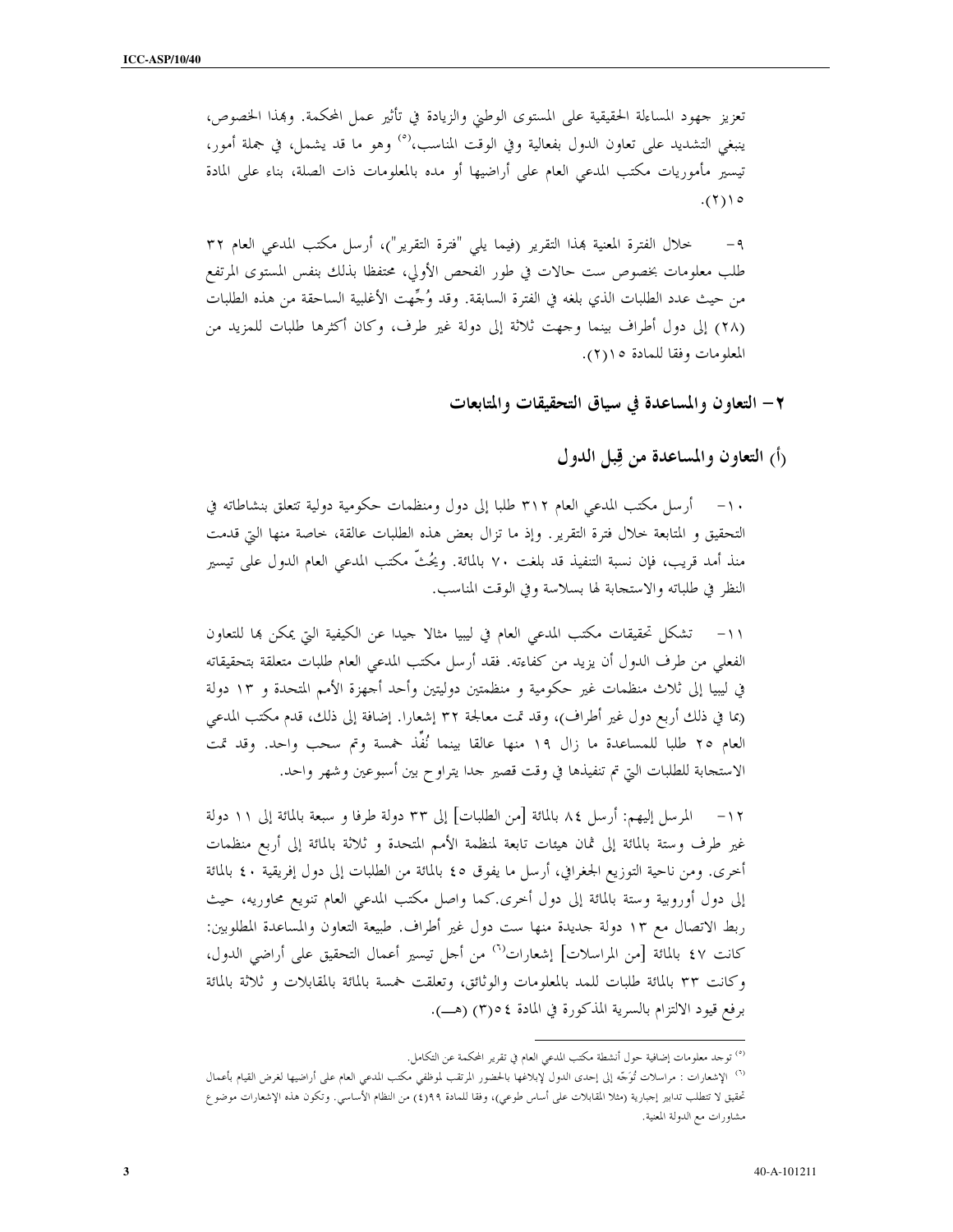واصل مكتب المدعى العام إيلاء اهتمامه الخاص للجوانب المالية لتحقيقاته وتزايد عدد  $-11$ الطلبات الموجهة إلى الدول بمذا الشأن<sup>(٧)</sup>. فخلال فترة التقرير، أصدر مكتب المدعى العام ٢١ طلبا إلى ١٩ دولة مختلفة منها ثلاث دول غير أطراف، متجاوزا بذلك مجموع ما أرسله حلال السنوات الثلاث السابقة.



يبين الجدول أدناه أهم توجهات الطلبات المرسلة من طرف مكتب المدعى العام.  $-15$ 

(ب) تطوير شبكات التعاون

شبكات التعاون مع الشركاء ذوي الصلة. وعلى وجه الخصوص، فقد عمل على إنشاء شبكة دعم من المؤسسات الوطنية للطب الشرعي وعلم الأدلة الجنائية من مختلف البلدان، ومنها على سبيل المثال لا الحصر بلجيكا و فرنسا وألمانيا وهولندا، وهي التي قدمت لمكتب المدعى العام عدة حدمات محانية ً في بحال الطب الشرعي وعلم الأدلة الجنائية<sup>(٨)</sup>. ولم يكن وقت الاستجابة أقصر بالمقارنة مع مزودي الخدمات التجاريين فحسب، بل إن مكتب المدعى العام يقدر محموع ما وفره من التكاليف خلال فترة التقرير بحوالي ٣٦,٠٨٠ يورو، كما يقدر أن باستطاعته توفير ما قد يبلغ ٤,٨٨٠ يورو في الربع الأخير من سنة ٢٠١١.

# (ج) التعاون والمساعدة في إطار المادة ٩٣ . • ١ من نظام روما الأساسي

يمكن لمكتب المدعى العام حسب المادة ٩٣ .١٠ أن يتعاون مع الدول بمدها بالمعلومات التي  $-17$ 

<sup>&</sup>lt;sup>(٧)</sup> على سبيل المثال، مراجعة المستندات البنكية، واستجواب الأفراد ذوي الصلة، والمد بالمعلومات المالية، والبحث والحجز، والتعرف على الممتلكات وتحديد أماكنها وما إلى ذلك.

<sup>&</sup>lt;sup>(٨)</sup> شملت خدمات الطب الشرعي وعلم الأدلة الجنائية تحليل الهواتف النقالة والحواسيب وغيرها من الوسائط الرقمية، والمعدات السمعية البصرية، وفحص مسارح الجريمة وتحليل العينات المحصلة وتحرير التقارير الكتابية.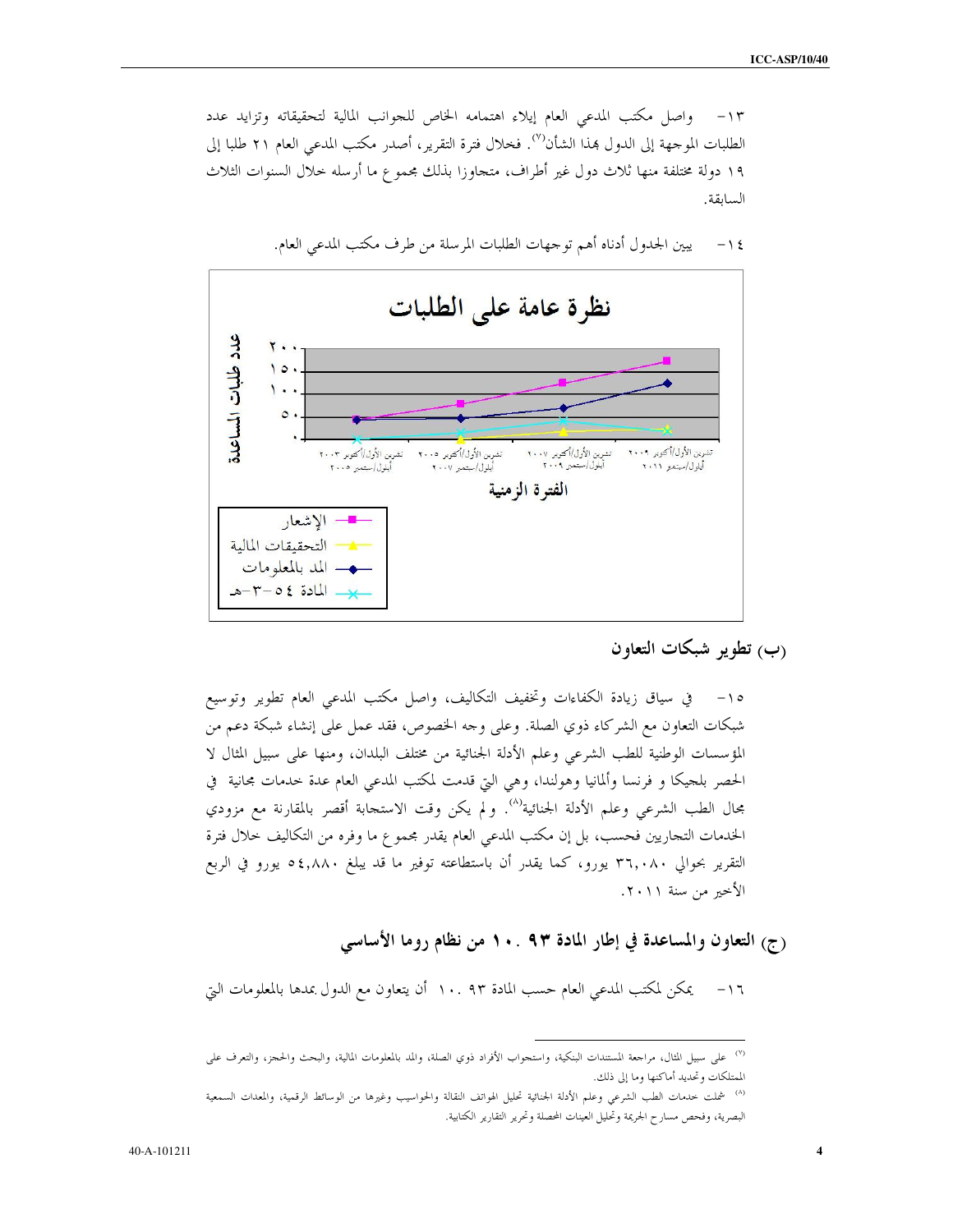يجمعها والبت قد تساعدها في إجراءالها الوطنية، شريطة وجود منظومة محلية موثوق بما لحماية القضاة والشهود، ونزاهة الإحراءات المحلية والاحتياطات الأمنية الأخرى. ولا يساعد هذا النهج الدول في تحمل مسؤوليتها الأساسية في التحقيق والمتابعة بشأن الجرائم التي تقع في اختصاصات المحكمة فحسب، بل يمكِّن مكتب المدعى العام كذلك من تعزيز التوفير الهام في التكاليف المتعلقة بالهدف الأوسع الرامي إلى وضع حد للإفلات من العقاب، مسهما بذلك أيضا في فعالية عمله ذاته.

في أوغندا مثلاً، وإضافة إلى تحقيقاته مع كبار قادة حيش الرب للمقاومة ومتابعتهم، دأب  $-1V$ مكتب المدعى العام على تقديم المساعدة للسلطات الأوغندية في تحقيقاقما مع أفراد آخرين ومتابعتهم، وذلك على أساس فمجه الإيجابي في التكامل.

تشكل التحقيقات والمتابعات في الفامات الجرائم المرتكبة من طرف القوات الديمقراطية  $-1\Lambda$ لتحرير رواندا في إقليمَىْ كيفو بجمهورية الكونغو الديمقراطية واحدا من أحسن أمثلة النجاح في التعاون بين المحكمة والدول، وتبرز كذلك كيف ينطبق فمج التكامل الإيجابي لمكتب المدعى العام على أرض الواقع، وقد كان تعاون مكتب المدعى العام مع ألمانيا بمذا الشأن أمرا أساسيا. <sup>(٩)</sup>

توجد المعلومات الكاملة حول هذه الأمثلة وغيرها في تقرير المحكمة حول التكامل. ```  $-19$ 

باء– التعاون في دعم الإجراءات القضائية

١- إلقاء القبض والتسليم والمثول الطوعي

رأ) إلقاء القبض والتسليم

استفادت المحكمة من تعاون ومساعدة عدة دول بخصوص إلقاء القبض والتسليم حلال فترة التقرير . ففي ٣٠ أيلول/سبتمبر ٢٠١٠، وُجِّه طلب مختوم إلى فرنسا بإلقاء القبض على السيد كاليكست إمباروشيمانا وتسليمه. وعلى وحه السرعة، ألقى القبض على السيد إمباروشيمانا في ١١ تشرين الأول/أكتوبر وتم نقله إلى المحكمة في ٢٥ كانون الثاني/يناير ٢٠١١، وقد شكرت المحكمة السلطات الفرنسية على تعاولها.

إلى حدود وقت تقديم هذا التقرير، ما يزال ١٢ أمرا بإلقاء القبض ينتظر التنفيذ''')، ويشدد  $-71$ 

.ICC-ASP/10/23 $(1)$ 

<sup>&</sup>lt;sup>(٩)</sup> منذ حزيران/يونيو ٢٠٠٩ على الأقل، تمت التحقيقات في حرائم القوات الديمقراطية لتحرير رواندا بتشاور بين مكتب المدعي العام ومكتب المدعى العام الاتحادي لدى محكمة العدل الاتحادية بألمانيا. وقد توصل مكتب المدعى العام ممعلومات من ألمانيا عن طريق آليات التعاون المعتادة، وقدم كذلك معلومات لدعم التحقيقات الألمانية. ويسر مكتب المدعى العام كذلك الاتصالات بين السلطات القضائية الألمانية والوطنية في المنطقة، خاصة في جمهورية الكونغو الديمقراطية.

<sup>&</sup>lt;sup>(١١)</sup> يتعلق الأمر بالحالات التالية : في حالة أوغندا، السيد جوزيف كوني والسيد فنسنت أوتي والسيد أوكوت أوذيامبو والسيد دومينيك أونغوين، ولا زالت أوامر إلقاء القبض عليهم عالقة منذ العام ٢٠٠٥. في حالة جمهورية الكونغو الديمقراطية، السيد بوسكو إنتاغاندا، ولا زال أمر إلقاء القبض عليه عالقا منذ العام ٢٠٠٦. في حالة دارفور بالسودان، السيد عمر البشير (أمران بإلقاء القبض) والسيد أحمد هارون والسيد علي كشيب، ولا زالت أوامر إلقاء القبض عليهم عالقة منذ العام ٢٠٠٧ بالنسبة للسيد هارون والسيد علي كشيب ومنذ آذار/مارس 2008 وتموز/يوليو ٢٠١٠ بالنسبة للسيد البشير. في حالة الجماهيرية العربية الليبية، معمر محمد أبو منبار القذافي وسيف الإسلام القذافي وعبد الله السنوسي، ولا زالت أوامر إلقاء القبض عليهم عالقة منذ ٢٧ حزيران/يونيو ٢٠١٠.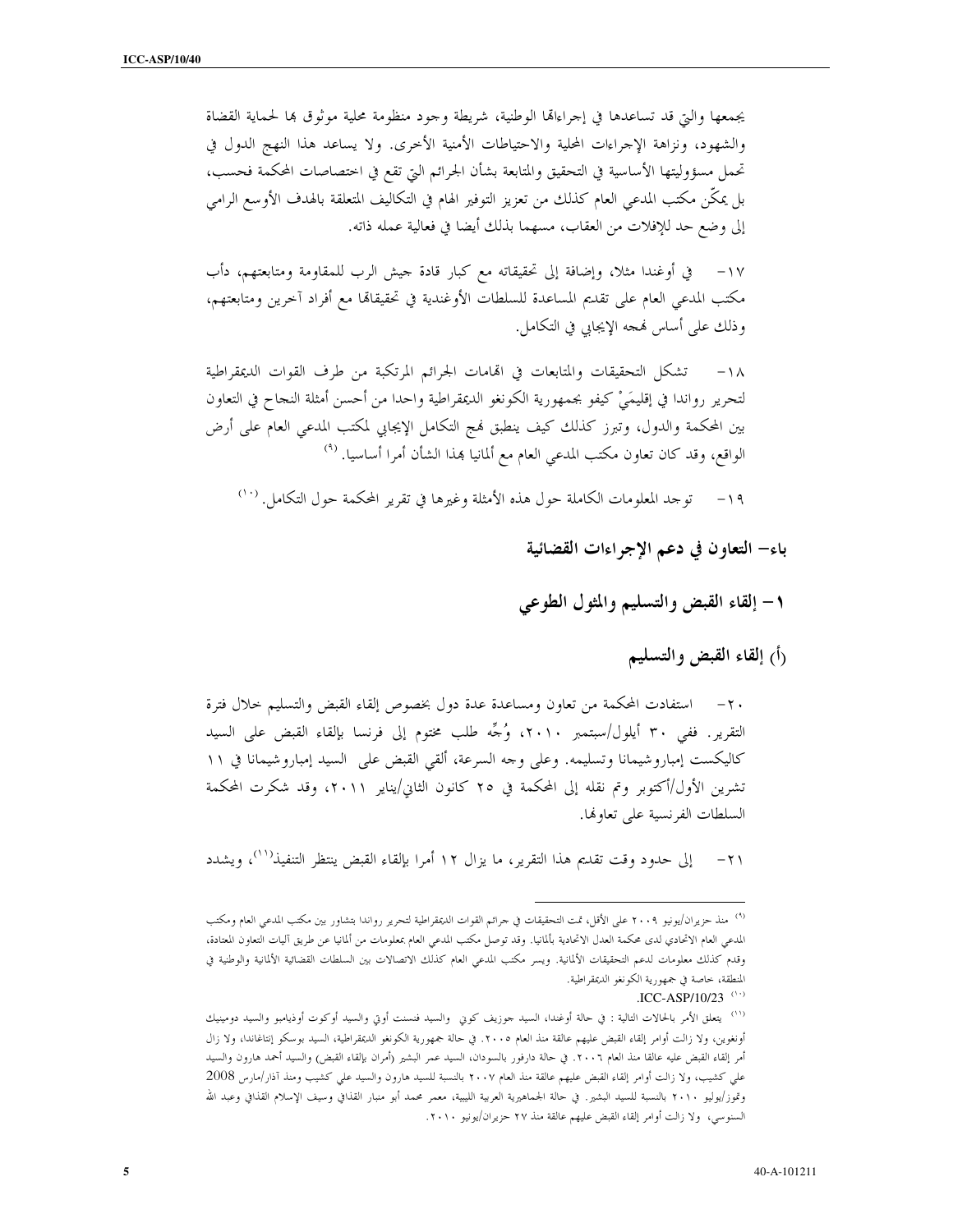6

مكتب المدعى العام مرة أخرى على أن تضع الدول في اعتبارها توجيهاته في إلقاء القبض، الواردة في إستراتيجية الادعاء لسنوات ٢٠٠٩–٢٠١٢ (<sup>١٢)</sup>. ويواصل مكتب المدعى العام قيادة الجهود الرامية إلى النهوض بالأنشطة المؤدية إلى إلقاء القبض، وذلك برفقة الفاعلين ذوي الصلة. وتوجد معلومات إضافية في تقرير مكتب المدعى العام عن أعماله في الفترة ٢٠١٠-٢٠١١.

٢٢– وكما هو الحال في قضية البشير ووفقا للمادة ٨٩، قررت الدائرة أن تُوَجَّه طلبات إلقاء القبض والتسليم في حالة الجماهيرية العربية الليبية إلى كافة الدول الأطراف. وفي كلا الحالتين أيضا، أمرت الدائرة قلم المحكمة بتوجيه الطلبات إلى البلدان المعنية بالحالات وإلى أعضاء مجلس الأمن والبلدان المحاورة.

في حالة الجماهيرية العربية الليبية، أشعر قلم المحكمة ١٢٥ دولة منها ١٠ دول غير أطراف،  $-\tau\tau$ وذلك باستعمال ٢٢ لغة مختلفة، وقد رفضت دولة غير طرف واحدة فقط استلام الإشعار وردّت سبع دول بأن الطلبات أرسلت إلى السلطات المختصة.

في قضية البشير، وبعد أن قامت الشعبة التمهيدية الأولى بإصدار أمر ثان بإلقاء القبض في ١٢  $-\tau$  { تموز/يوليو ٢٠١٠، أشعر قلم المحكمة ١١٧ دولة، ورفضت استلام الإشعار دولتان من غير الأطراف.

بخصوص أحمد هارون وعلى كشيب، أصدر القضاة قرارا في ٢٥ أيار/مايو ٢٠١٠ يُبْلِغ  $-\tau$   $\circ$ مجلس الأمن بعدم تعاون السودان مع المحكمة ويحيل الأمر إلى المجلس لاتخاذ الإحراء اللازم.

٢٦– تشدد المحكمة على أن الدول الأطراف والدول الأخرى المُلزَمة قانونيا بالتعاون مع المحكمة بموجب قراري مجلَّى الأمن ١٥٩٣ (٢٠٠٥) و ١٩٧٠ (٢٠١١) ينبغي لها أن تمتثل لهذه الأوامر بإلقاء القبض والتسليم.

خلال فترة التقرير، زار عمر البشير ثلاث دول أطراف، وهي تشاد في ٢١–٢٣ تموز/يوليو  $-\tau v$ ٢٠١٠ وفي ٧–٨ آب/أغسطس ٢٠١١، وكينيا في ٢٧ آب/أغسطس ٢٠١٠ وحيبوتي في ٨ أيار/مايو ٢٠١١. وأصدرت الدائرة ثلاثة قرارات في ٢٧ آب/أغسطس ٢٠١٠ تبلغ مجلس الأمن وجمعية الدول الأطراف بزيارتَيْ عمر البشير إلى إلى جمهورية تشاد وجمهورية كينيا وأصدرت قرارا مشاهما بخصوص حيبوتي في ١٢ أيار /مايو ٢٠١١.

إضافة إلى ذلك، في ١٨ آب/أغسطس، أصدرت الدائرة قرارا على أساس البند ٢)١٠٩) من  $-\tau \wedge$ لائحة المحكمة يدعو تشاد إلى تقديم تعليقها على تقرير قلم المحكمة حول زيارة عمر البشير المذكورة بمناسبة حفل تنصيب رئيس تشاد في ٨ آب/أغسطس بعد إعادة انتخابه. وقد أحابت جمهورية تشاد في ٢٩ أيلول/سبتمبر ألها لم تكن تستطيع الامتثال لطلب إلقاء القبض والتسليم بسبب عضويتها بالاتحاد الإفريقي. كما أشارت جمهورية تشاد إلى حقها في أن تستمع لها الدائرة قبل القيام بأي استنتاج طبقا للمادة ٧)٨٧) من نظام روما الأساسي.

٢٩– بينما جرت العادة على أن يتصل قلم المحكمة بإحدى الدول الأطراف إذا بلغ إلى علمه أن

<sup>(</sup>١٢) إستراتيجية مكتب المدعى العام في الادعاء ٢٠٠٩-٢٠١٢، ١ شباط/فيراير ٢٠١٠.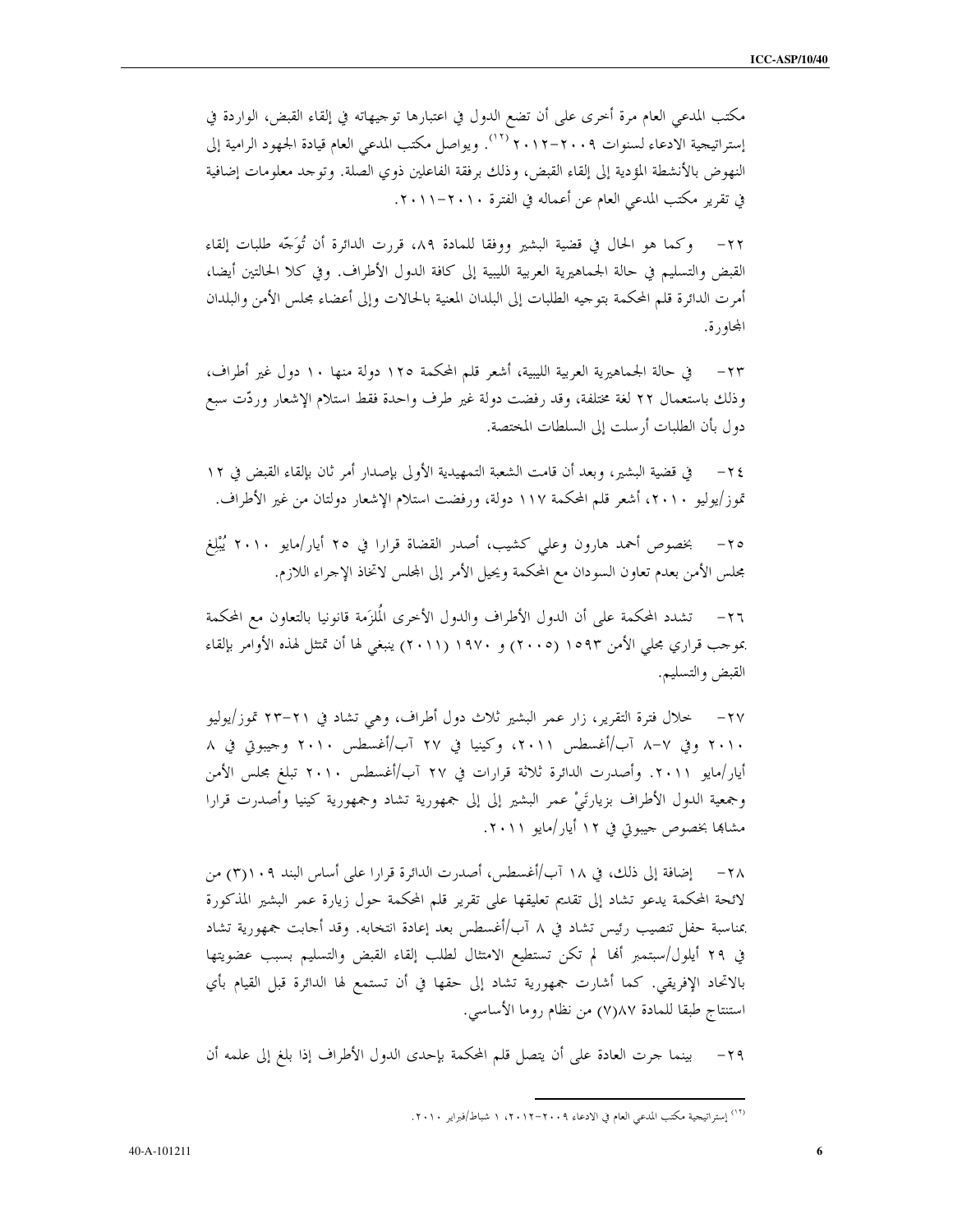أحد المشتبه هم قد يدحل أراضيها، مُذكِّرا إياها بواجبها بإلقاء القبض، فإنه يمكن كذلك للدائرة أن تقدم طلبات مباشرة إلى الدول بمذا الخصوص. وقد فعلت الدائرة ذلك في ٢٥ تشرين الأول/أكتوبر بالنسبة لكينيا و في ١ كانون الأول/ديسمبر بالنسبة لجمهورية إفريقيا الوسطى. وفي الحالة الأولى، تم تغيير مكان الاحتماع الذي كان من المقرر أن يحضره البشير إلى خارج كينيا، ولم تتم الزيارة في الحالة الثانية.

(ب) الأمر بالمثول

٣٠ – في ٨ آذار/مارس ٢٠١١، وبناء على طلبات مكتب المدعى العام، أصدرت الدائرة التمهيدية الثانية قرارين يدعوان ستة أشخاص للمثول أمام المحكمة لغرض حلسة المثول الأول بخصوص الحالة في كينيا، وقد تم تقديم استدعاءات المثول على وجه السرعة في ١٦ آذار/مارس ٢٠١١، وتسجل المحكمة التعاون الجيد الذي لقيته من طرف السلطات الكينية بمذا الشأن. وقد عُقدت حلسات المثول الأول في ٧ و ٨ أيلول/سبتمبر ٢٠١١ وعاد المشتبه بمم إلى كينيا دون حادث يذكر. وعقدت حلسات تأكيد التهم بين ١ و ٨ أيلول/سبتمبر ٢٠١١ في القضية الأولى ومن ٥ أيلول/سبتمبر إلى ٥ تشرين الأول/أكتوبر ٢٠١١ في القضية الثانية بحضور المشتبه بمم الستة. وقد قام قلم المحكمة بتيسير الحضور الطوعي للأشخاص في كلا الجلستين بمساعدة سفارة كينيا في هولندا والدولة المضيفة.

٣١ – في قضية المدعى العام ضد عبد الله بندا أباكير نورين وصالح محمد جبرو جاموس، تم استدعاء المشتبه بمما لحضور حلسة المثول الأول في ١٧ حزيران/يونيو ٢٠١٠، وتشكر المحكمة الدول التي يسرت المثول الطوعي للمشتبه بمما. والآن وقد تم تأكيد التهم، ينبغي للمتهمين المثول طوعا أمام المحكمة من أجل محاكمتهما، و لم تحدد الدائرة تاريخ البدء في المحاكمة بعد.

٢ – التعرف على الموجودات وتحديد أماكنها وتجميدها أو حجزها

٣٢– يمكن تجميد موجودات وممتلكات المتهمين أو حجزها لأغراض مختلفة بموجب المادتين ٧٥ و ٢)٧٧ من نظام روما الأساسي.

خلال فترة التقرير، وجه قلم المحكمة ١٠ طلبات بناء على التماس الدائرة، ثمانية منها إلى  $-\tau\tau$ دول واثنان إلى منظمة دولية. وقد نُفَذ ثلاثة من هذه الطلبات بالكامل، بينما أشارت إحدى الدول إلى أنما لا تستطيع تنفيذ الطلب دون معلومات إضافية مفصلة، ولا زال باقي الطلبات عالقا. وأشارت المنظمة الدولية التي وُجِّه إليها الطلب ألها عاجزة عن مساعدة المحكمة بطريقة مباشرة وأن مثل هذين الطلبين ينبغي توجيهه إلى الدول الأعضاء بمذه المنظمة. ويبعث قلم المحكمة بانتظام رسائل تذكير إلى الدول التي لم تجب بعد على طلبات المساعدة.

في بعض الحالات، لا تتوفَّر المحكمة على مثل هذه المعلومات المحددة بخصوص الموجودات التي  $-\tau$  { قد تكون في ملكية المشتبه بمم والمتواجدة على أراضي الدول الأطراف. وتحتْ المحكمة هذه الدول على تتميم المعلومات التي تتضمنها هذه الطلبات قدر المستطاع، وذلك بواسطة ما قد تتوصل إليه تحقيقاها الوطنية.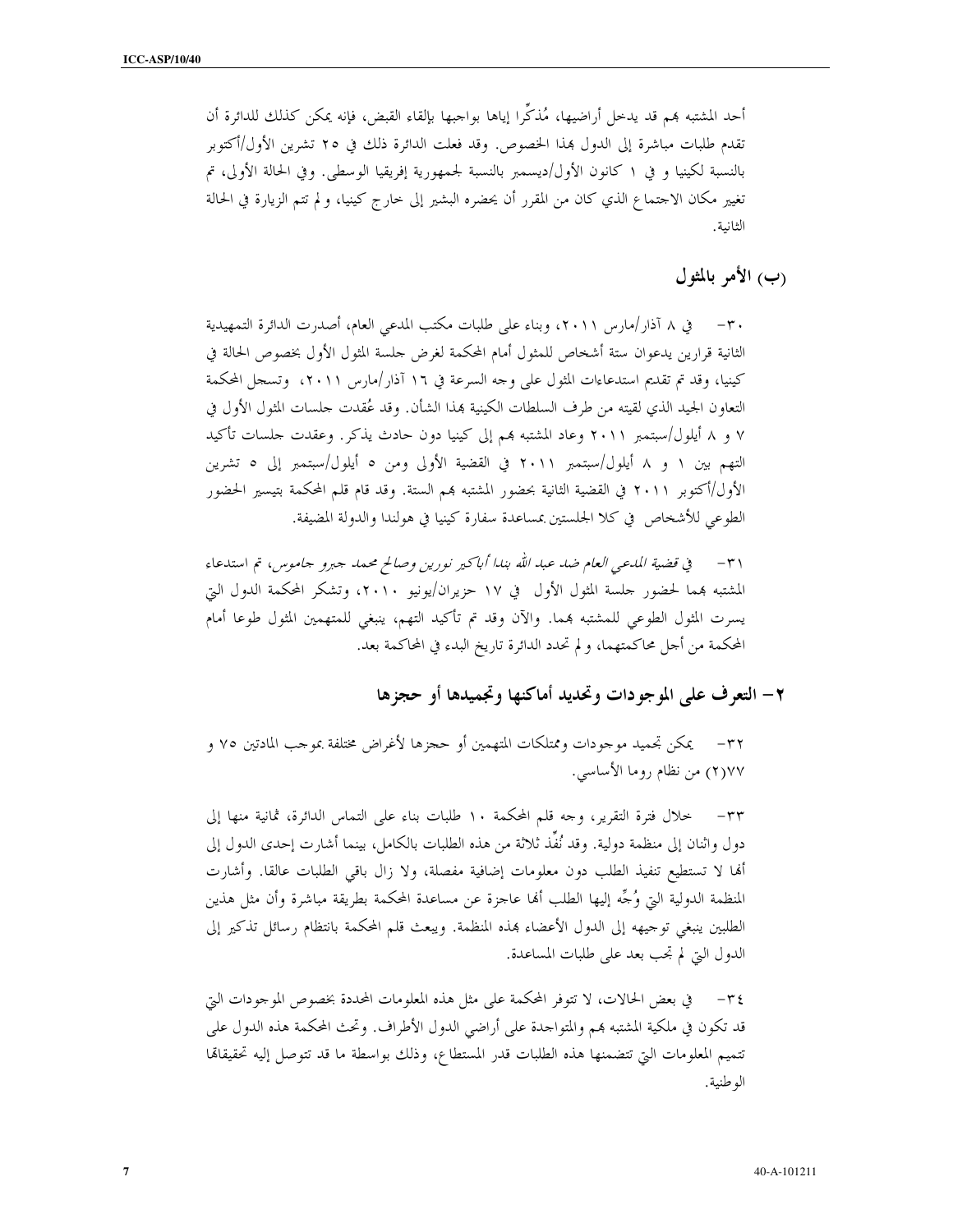٣٥– يعمل قلم المحكمة أيضا على التعرف على الممتلكات والموجودات وتحديد أماكنها حيث يصرح بأن المشتبه به أو المتهم معوز لأغراض دفع التكاليف المحتملة لأية مساعدة قانونية من طرف المحكمة. وخلال فترة التقرير، أرسلت ستة طلبات تم تنفيذ واحد منها، ولقي اثنان ردا إيجابيا، ولقي ثلاثة ردا جزئيا ولا زال واحد عالقا. ويواجه قلم المحكمة أثناء أبحاثه عدة تحديات مثل عدم تعاون الشخص المستفيد من المساعدة القانونية، زيادة على التكاليف الإدارية وتكاليف تخزين الموجودات التي يتم حجزها وانخفاض قيمتها في انتظار اتخاذ قرار بشأن التهم الموجهة إلى الشخص. ونظرا لكون قلم المحكمة يواحه حالات معقدة تشمل معاملات مالية وشبكات تتجاوز الحدود الدولية، فإنه يشجع الدول على العمل معا بغية القيام بعمليات حجز متزامنة وتبادل المعلومات المالية على سبيل المثال لا الحصر .

٣٦– بشأن كِلا النوعين من الطلبات، يعتبر تعاون الدول الفعال والمناسب من حيث توقيته أمرا حاسمًا. وقد اعتمد كلٌّ من قلم المحكمة ومكتب المدعى العام على المعلومات المقدمة من طرف منابر دولية مثل شبكة كامدن لتجميد الموجودات التابعة للشرطة الأوروبية يوروبول. ومع العمل على المحافظة على استقلال مكتب المدعى العام وحياد قلم المحكمة، يقوم كلاهما أيضا بتنسيق طلبات التعاون التي ترسَّل إلى الدول بخصوص التحقيقات المالية، مما يتيح مساعدة أكثر فعالية وكفاءة من طرف الدو ل.

#### ٣- الطلبات الأخرى

خلال فترة التقرير، تم تبليغ الدول بـــ ٨٨١ طلبا آخر للمساعدة أو الترصد، منها ١٣٥ إلى  $-\mathbf{r} \mathbf{v}$ دول غير أطراف. وكانت هذه الطلبات تستند إمَّا إلى المادة ٩٣ من النظام الأساسي أو البند ٥١ من لائحة المحكمة، وتعلقت في جملة أمور بالمد بالوثائق والمستندات، وحماية الشهود واستجوابهم، ونقل الأشخاص المحتجزين، وتوفير مساحات التخزين، والإفراج المؤقت، وأمن الموظفين وإصدار وثائق السفر (٧٦٤ طلبا). وفي سياق منح التأشيرات إلى المحامين والموظفين، قميب المحكمة بالدول الأطراف أن تصادق على الاتفاق بشأن امتيازات وحصانات المحكمة. <sup>(١٣)</sup>

خلال فترة التقرير، واصلت المكاتب الميدانية لعب دور حاسم في تبليغ طلبات الدوائر بالتعاون القضائي و المستندات القضائية ذات الصلة بذلك.

## ٤– حماية ودعم الشهود

٣٩ – يجب على كافة أحهزة المحكمة أن تضمن حماية الضحايا والشهود حسب ١. ٦٨ من النظام الأساسى.

إعادة توطين حديدة حلال فترة التقرير، غير أن قلم المحكمة يأمل في وضع اللمسات الأخيرة على أربع

<sup>&</sup>lt;sup>(١٣)</sup> في سنة ٢٠١٠ وبخصوص الحالات الست الموحودة أمام المحكمة، تم تبليغ ٦٩ إشعارا، منها ٥٨ في جمهورية الكونغو الديمقراطية، وسبعة في جمهورية إفريقيا الوسطى واثنان في كل من أوغندا وتشاد.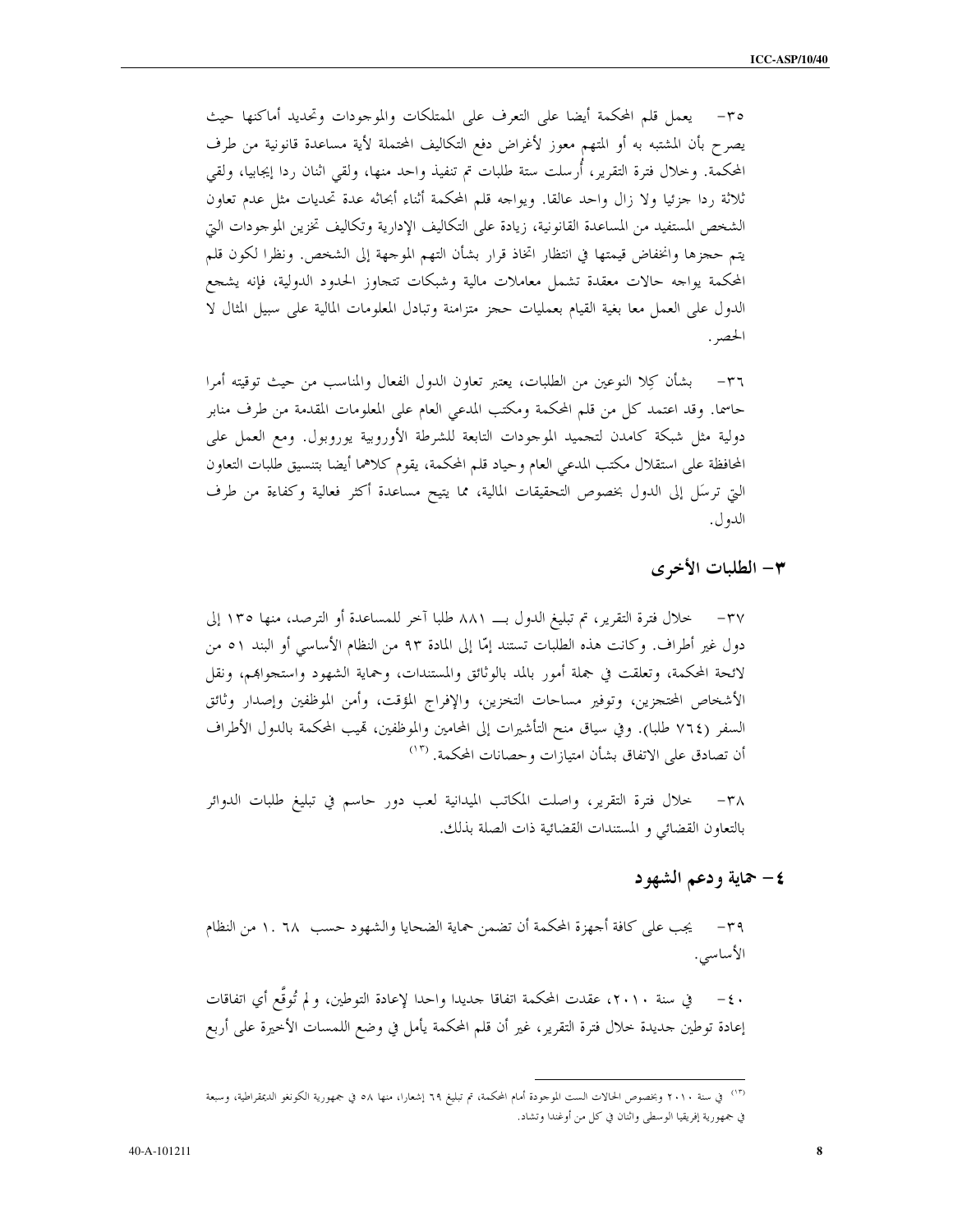اتفاقات قبل لهاية السنة.

٤١ – كما أُعلِن في تقرير المحكمة للعام ٢٠٠٩، أنشأ قلم المحكمة صندوقا حاصا لإعادة التوطين. وإلى حدود ١٥ أيلول/سبتمبر ٢٠١١، وصل مبلغ المساهمات في الصندوق الخاص ما قدره ٨٨٦,٠٠٠ يورو، وقد قدمت المنح من طرف المملكة المتحدة وفنلندا والدنمارك وألمانيا وإيرلندا وتم تخصيص حوالي ٧٥ بالمائة للشهود الكينيين.

٤٢ – اتصل قلم المحكمة بإحدى عشرة دولة طرفا بغية استضافة الشهود على أساس أن لا تترتب عن ذلك تكاليف، وعقد احتماعا في بروكسيل مع ممثلي سبعة دول إفريقية رئيسية من أحل مناقشة الشروط الجديدة. وإلى حدود ١ أيلول/سبتمبر ٢٠١١، لم تُشرِ إلا اثنتان منها ألها على استعداد للدخول في اتفاق لإعادة التوطين وفقا للشروط الجديدة. وقد تم نقل شاهد واحد إلى تراب إحدى الدول الإفريقية مؤقتا ولغرض معين. والآن وقد استكمل الصندوق الخاص قدرته على أداء وظيفته، فإن قلم المحكمة يحث الدول على الدخول في اتفاق لإعادة التوطين.

بخصوص ترتيبات الحماية المحلية، قام قلم المحكمة أيضا بتقوية قدراته على الرد الأولى في اثنتين  $-\epsilon r$ من الدول الأطراف. <sup>(١٤</sup>)

يشتغل مكتب المدعى العام رفقة قلم المحكمة والدول في سياق جهود على نطاق المحكمة من  $-\xi$   $\xi$ أحل ضمان سلامة من يتعرضون للمخاطر بسبب تعاملهم مع المحكمة. وبغية تعزيز التنسيق، وقَع مكتب المدعى العام وقلم المحكمة مؤخرا بروتوكولا مشتركا لحماية الشهود، وهو ما سيمكن المحكمة من تقديم طلبات مساعدة أكثر فعالية ومن الحصول على استجابات فعلية من الدول في الوقت المناسب.

0 ٤- تواجه المحكمة في الوقت الراهن تحديا خطيرا من حيث حماية الشهود. فعندما وجدت نفسها أمام حالة مستعجلة و غير متوقعة في بداية العام ٢٠١١، طلبت المحكمة من الدول الأعضاء أن تستقبل شهودا على أراضيها بصفة مؤقتة. و لم يلاقي أي من طلبات التعاون التسعة التي أرسلت لهذا الغرض جوابا بالقبول. وينبغي أن تكون لقلم المحكمة القدرة على إجلاء الشهود المستعجل إلى بلد يوفر لهم "ملاذا آمنا" عندما تواجههم أوضاع قمدد حياقمم. كما إنه من الأهمية بمكان أن تنظر الدول بإمعان في معاييرها القانونية بخصوص حماية الشهود.

٤٦ - إذا لم تتمكن المحكمة من إيجاد دولة لها الاستعداد لاستقبال الشهود على أراضيها بشكل مستعجل، تصبح مخاطر وشيكة كبرى تحيط بمم<sup>(١٠</sup>). ويوجد الآن مشروع "اتفاق لإعادة التوطين المؤقت" يوفر إطارا قانونيا للإيواء المؤقت، وإن الدول الأطراف مدعوة إلى الدخول في مثل هذه الاتفاقات مع المحكمة. ويشار هنا إلى أن إيواء الشهود في انتظار إعادة توطينهم الدائم يمكن أن يكون

<sup>&</sup>lt;sup>01)</sup> أنشئ نظام الرد المستعجل هذا، وهو يشتغل على مدار الساعة والأسبوع، لفائدة الأشخاص الذين يتعرضون لتهديدات خطيرة بإلحاق الأذى بمم لتعاملهم مع المشاركين في الإجراءات. ويشمل هذا النظام على سبيل المثال لا الحصر نقل الشخص المهدَّد حالا من منطقة الخطر حيث أمكن، وإيواءه مؤقتا في مكان آمن تحت الحماية الشخصية المقربة على مدار الساعة عند الاقتضاء، واتخاذ ترتيبات وقائية محلية مؤقتة ومستعجلة أخرى بالتعاون مع مزودي الخدمات المحليين إذا دعت الضرورة إلى ذلك.

<sup>&</sup>lt;sup>د٠)</sup> أشارت الدولة المضيفة إلى أن إعادة توطين الشهود الذين يضطرون إلى مغادرة بلدهم الأصلي في الحالات المستعجلة ليست من بين التزاماتما في إطار اتفاق المقر .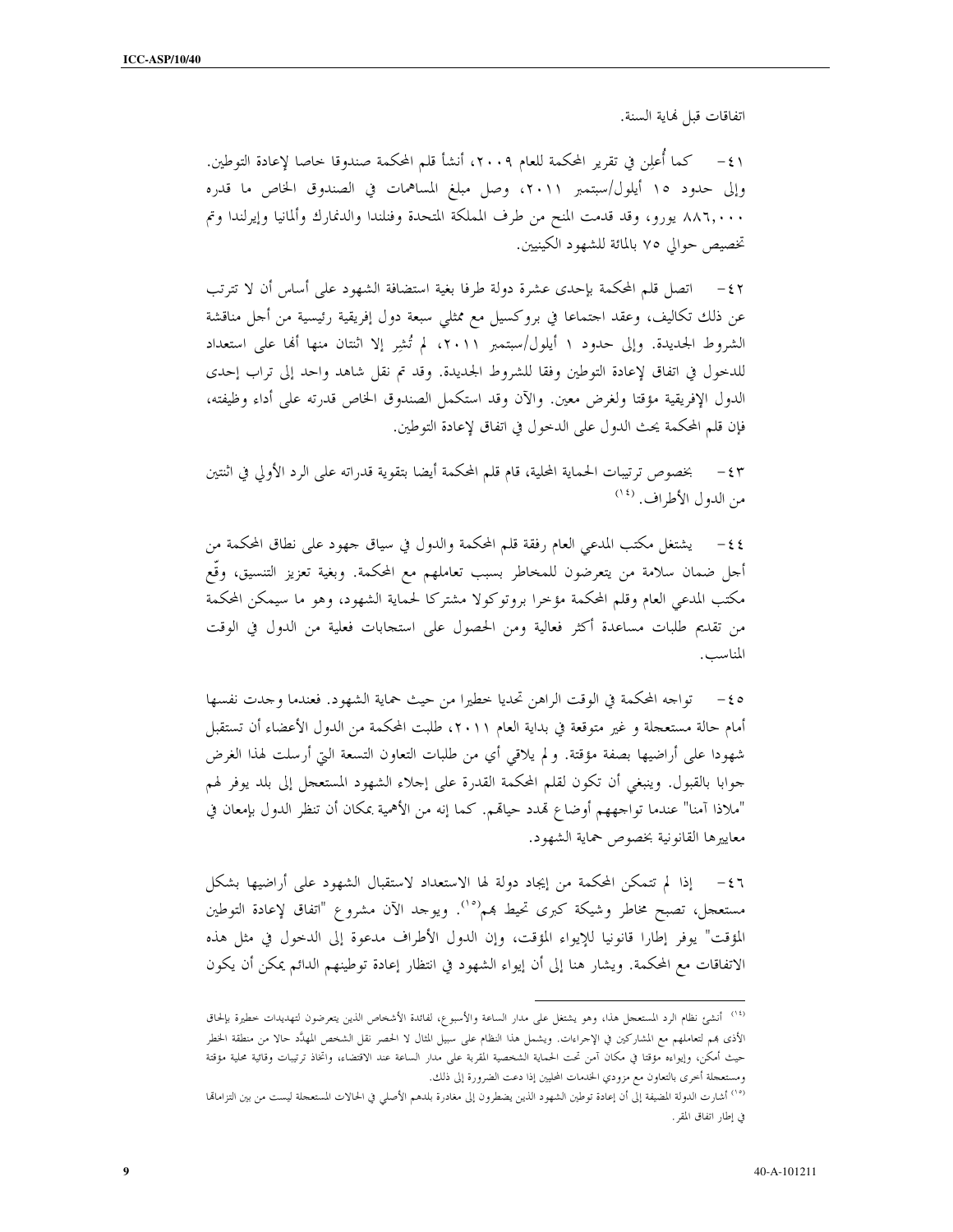على أساس لا تترتب عنه تكاليف.

## 0- المسائل المتعلقة بالدفاع

يعتبر تعاون الدول بشأن طلبات الدفاع أمرا حاسما لضمان تمكن فرق الدفاع من توفير  $-\xi V$ التمثيل القانوين الفعال لموكليها''''. وخلال فترة التقرير، أبلغ قلم المحكمة ١٢ طلبا إلى الدول نيابة عن أربعة فرق دفاع مختلفة. وكانت الطلبات ترمي إلى تيسير تحقيقات فرق الدفاع بتمكينها من استجواب الشهود والوصول إلى أماكن معينة أو الحصول على معلومات سرية. وقد تلقى ثلاثة طلبات أجوبة بالقبول، ولم ينفذ طلب واحد في الوقت المناسب، بينما لا تزال ثمانية طلبات عالقة.

٦ – الاتفاقات بشأن تنفيذ الأحكام

٤٨ – خلال فترة التقرير، عقدت كلَّ من بلجيكا والدنمارك وفنلندا وصربيا وكولومبيا اتفاقات مع المحكمة بشأن تنفيذ الأحكام، وتعبر المحكمة عن امتنالها لهذه الدول الأطراف على مدها بمذا الشكل القيم من الدعم.

#### ٧ - الإفراج المؤقت

٤٩ - تنص الفقرات ٥٨-٦٠ من تقرير المحكمة للعام ٢٠٠٩ على الإطار الذي يمكن الدوائر من منح الإفراج المؤقت للمشتبه بمم الموحودين في الحجز.

٥٠ – عندما تأمر الدائرة بالإفراج المؤقت ولا يستطيع المشتبه به العودة إلى بلد جنسيته، قد تحتاج المحكمة إلى ضمان دولة ثالثة تقبل باستضافة المشتبه به أثناء وجوده في حالة الإفراج المؤقت. ولهذا الغرض، قام قلم المحكمة في أيار/مايو ٢٠١١ بتعميم نموذج للرسائل الممكن تبادلها حول الإفراج المؤقت بين الدول الأطراف، وهو حاليا بصدد معالجة الملاحظات التي توصل بما من الدول، وقد أشارت إحدى الدول الأطراف إلى اهتمامها بالدحول في مثل هذه المراسلة. والهدف من هذا الإطار هو ضمان وجود عدد من الدول التي لها الاستعداد لاستقبال أشخاص يوجدون في حالة الإفراج المؤقت، وذلك حسب شروط متفق عليها مسبقا.

٥١ – وبموازاة ذلك، قدم قلم المحكمة مساعدته لفرق الدفاع التي لها استعداد لعقد اتفاقات مع الدول حول الإفراج المؤقت. وهكذا بعث قلم المحكمة ٢١ طلبا من الدفاع إلى دول أطراف مختلفة.

## ٨– اتفاق الإفراج في حالة الحكم بالبراءة

تقوم المحكمة حاليا بوضع اللمسات الأخيرة على نموذج اتفاق بين المحكمة الجنائية  $- \circ 7$ الدولية والدول حول الحالات التي لا يستطيع فيها المتهم العودة إلى دولة جنسيته بعد أن تتم تبرئته من طرف المحكمة، وستقوم المحكمة باستشارة الدول الأطراف بمذا الشأن.

<sup>...&</sup>lt;br>(<sup>١٦)</sup> تنص الفقرات ١٠٢–١٠٤ من تقرير المحكمة للعام ٢٠٠٩ على الإطار القانوني لمثل هذه الطلبات.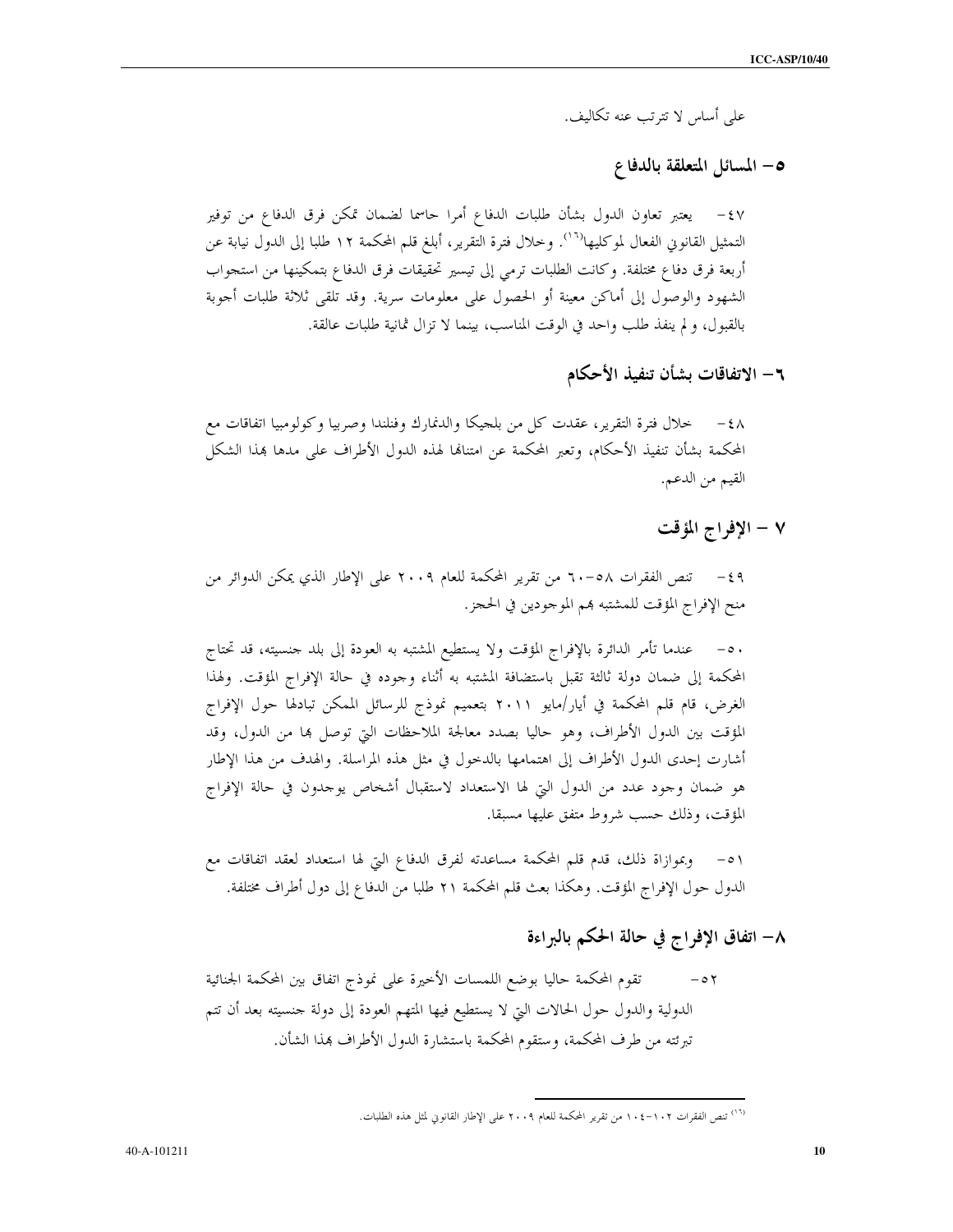جيم– مبادرات المحكمة في تعزيز التعاون مع الدول

٥٣ - ق*اعدة بيانات عن التعاون*: في ٢٠١١، قام قلم المحكمة بتحسين نظامه في حفظ الوثائق بوضع ٍ قاعدة بيانات للتمكن من رصد مختلف الطلبات المبلغة إلى الدول أصالة عن نفسه أو نيابة عن الدوائر أو الدفاع.

٤٥– *تدريب المنسقين*: تماشيا مع الجزء دال من تقرير المحكمة للعام ٢٠٠٩، يشتغل قلم المحكمة مع منسقين في دول الحالات عبر قنوات تختلف عن تلك التي حددقما المادة 187(1)(أ) من نظام روما الأساسي. و قد تمت في ١٣-١٤ تموز/يوليو دعوة المنسقين من جمهورية الكونغو الديموقراطية وكينيا وأوغندا وتشاد وجمهورية إفريقيا الوسطى إلى دورة تدريبية لمدة يومين بالمحكمة بتمويل من الاتحاد الأوروبي.

00 – ق*اعدة بيانات عن إنفاذ التشريعات*: تعتزم المحكمة تبسيط ومواءمة البيانات الحالية حول إنفاذ التشريعات على المستوى الوطني وستطلب من كافة الدول أن تؤكد لها أن التشريعات التي تم تجميعها من طرف المحكمة بمساعدة حامعة نوتنغهام مضبوطة ومتكاملة، ولن تخزن في قاعدة البيانات إلا التشريعات التي تم التأكد بشألها من طرف المحكمة.

ثالثا– التعاون في إطار منظمة الأمم المتحدة

ألف– التعاون ببن المحكمة ومنظمة الأمم المتحدة

٥٦ – تنص الفقرة ١٠٧ من تقرير المحكمة للعام ٢٠٠٩ على أسس التعاون مع منظمة الأمم المتحدة (فيما يلي "الأمم المتحدة"). وفي هذا السياق، كان التعاون مع الأمم المتحدة قويا باستمرار، وتقدر المحكمة الدعم العلني الذي أعربت عنه الأمم المتحدة على لسان الأمين العام في عدد من  $(19)$   $11$ 

للمحكمة في مقره، كما يوفر لها مجموعة من حدمات الدعم الإداري واللوجستي. ولهذا الغرض، انخرطت المحكمة في مذكرة تفاهم مع مكتب الأمم المتحدة في نيروبي في ١٣ حزيران/يونيو ٢٠١١.

٥٨ – اعتبارا للتعديل الذي عرفته ولاية بعثة الأمم المتحدة لتحقيق الاستقرار في جمهورية الكونغو الديموقراطية MONUSCO، اتفقت المحكمة مع الممثل الحاص للأمين العام على أن تبقى مذكرة التفاهم الحالية بين المحكمة وبعثة الأمم المتحدة إلى جمهورية الكونغو الديمقراطية MONUC سارية المفعول.

٥٩ – بخصوص مذكرة التفاهم بين المحكمة وإدارة الأمم المتحدة لشؤون السلامة والأمن، ونظرا لإطار المساءلة الجديد الذي تمت الموافقة عليه من طرف الشبكة المشتركة بين الوكالات لإدارة المسائل

<sup>&</sup>lt;sup>(١٧)</sup> أنظر تصريحات الأمين العام في الدورة التاسعة لجمعية الدول الأطراف، نيويورك، ٦ كانون الأول/ديسمبر ٢٠١٠، http://www.un.org/apps/sg/sgstats.asp?nid=4979 وأمام بحلس حقوق الإنسان، حنيف، ٢٥ كانون الثاني/يناير http://www.un.org/apps/sg/sgstats.asp?nid=5051  $\cdots$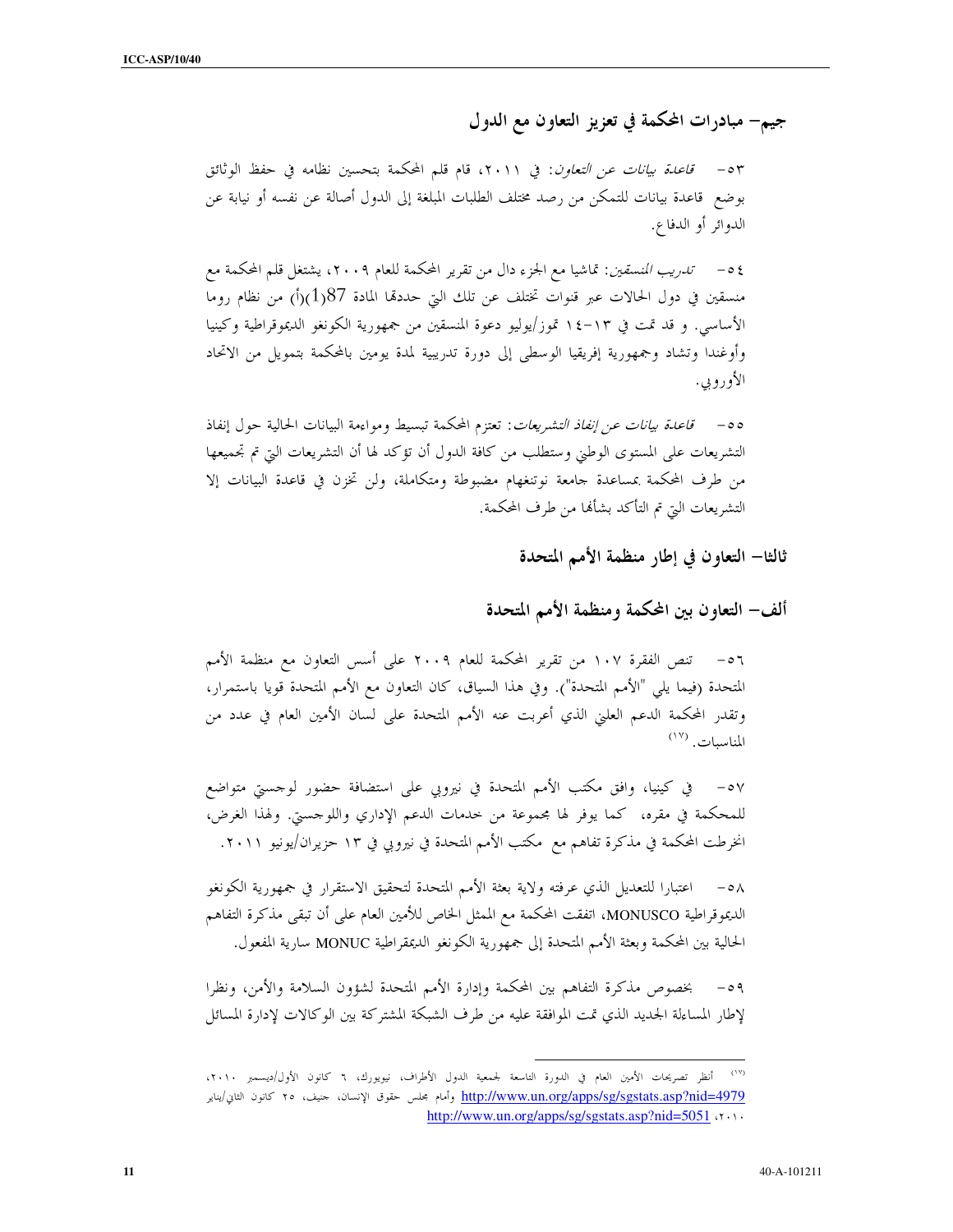الأمنية التابعة للأمم المتحدة، ونظرًا كذلك لمذكرات التفاهم النموذجية الجديدة التيّ وافقت عليها هذه الشبكة، تُجري المحكمة حاليا مناقشة مع إدارة الأمم المتحدة لشؤون السلامة والأمن حول ما إذا كانت هناك ضرورة لوضع مذكرة تفاهم حديدة.

٦٠– أبرمت مذكرة التفاهم بين المحكمة ومكتب حدمات الرقابة الداخلية في ٢١ تموز/يوليو ٢٠١٠، وهي تضبط حدمات الدعم التي يمكن لهذا المكتب أن يقدمها للآلية المستقلة للرقابة، وكذلك بخصوص انتداب الموظفين.

خلال فترة التقرير، واصلت الأمم المتحدة تقديم الدعم والمساعدة للمحكمة في عمليالها  $-71$ الميدانية، وقد سافر موظفو المحكمة على متن ١٣١٣ رحلة جوية قامت هِا الأمم المتحدة من أيار/مايو ۲۰۱۰ إلى حزيران/يونيو ۲۰۱۰.

وكما هو مُفصِّل في الفقرة ١١٢ من تقرير المحكمة للعام ٢٠٠٩، تعمل الأمم المتحدة  $-77$ والمحكمة الجنائية الدولية على الاحتماع بانتظام بغية تعميق فهم كل منهما لاختصاصات الآخر. وقد عقد مكتب المدعى العام مائدة مستديرة في نيويورك يومي ١٤ و ١٥ حزيران ٢٠١١ مع مكاتب الأمم المتحدة، ومن المقرر عقد مائدة مستديرة على نطاق المحكمة في ٨–٩ كانون الأول/ديسمبر  $X \cdot Y$ 

ما فتئ رؤساء المحكمة يحاورون الأمم المتحدة، فقد قدم الرئيس تقرير المحكمة السنوي إلى  $-77$ الجمعية العامة للأمم المتحدة في ٢٨ تشرين الأول/أكتوبر ٢٠١٠. وأطلع المدعي العام مجلس الأمن في مناسبتين حول سير التحقيق في الوضع في دارفور، وفي مناسبة أخرى حول سير التحقيق في الوضع في ليبيا. كما عقد الرؤساء عدة اجتماعات رفيعة المستوى مع الأمين العام للأمم المتحدة، ونائب الأمين العام ومدير برنامج الأمم المتحدة للتنمية، والمفوض السامي لحقوق الإنسان، والأمين العام المساعد للشؤون السياسية، والأمين العام المساعد في إدارة حفظ السلام، والأمين العام المساعد للشؤون القانونية والمستشار القانوني للأمم المتحدة، والممثل الخاص للأمين العام المعنى بالعنف الجنسي في حالات النزاع، إضافة إلى ممثلين عن مكتب تنسيق الشؤون الإنسانية.

واصلت المحكمة الاعتماد على مكتب الاتصال في نيويورك من أحل تعميم المعلومات على  $-72$ البعثات الدائمة وإدارات الأمم المتحدة ومن أحل تتبع التطورات في احتماعات الأمم المتحدة. وتساعد إحاطات مكتب الاتصال في نيويورك ودعمُه على تعزيز قدرة المحكمة في التخطيط لأنشطتها لدى الأمم المتحدة.

باء– تعاون الدول الأطراف في إطار الأمم المتحدة

٦٥– يُسلَّط الضوء في الفقرتين ١١٧ و ١١٨ من تقرير المحكمة للعام ٢٠٠٩ على أهمية دعم الدول الأطراف للمحكمة الجنائية الدولية في إطار الأمم المتحدة.

واصل مسؤولو وموظفو المحكمة القيام بزيارات رفيعة المستوى إلى نيويورك قصد إطلاع الفاعلين ذوي الصلة في الأمم المتحدة والبعثات الدائمة، إضافة إلى الفريق العامل في نيويورك، وأصدقاء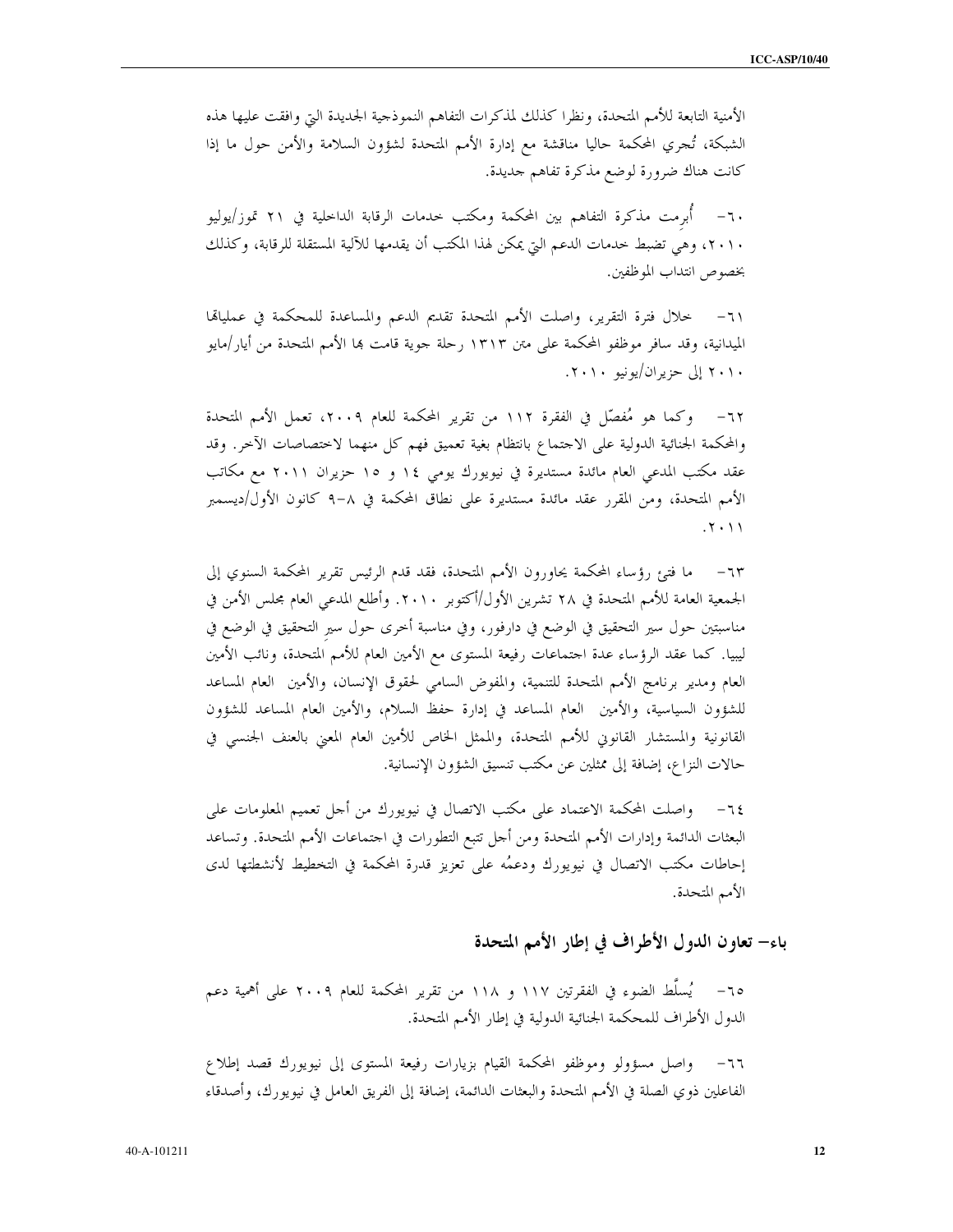المحكمة الجنائية الدولية والمحموعات الإقليمية بما في ذلك على هامش افتتاح الجمعية العامة للأمم المتحدة والاحتماعات نصف السنوية لمحلس الأمن الدولي. وعلى وحه الخصوص، فإن الرفع من شفافية وقابلية التنبؤ حزء من التزام مكتب المدعى العام بتعزيز التواصل مع البعثات الدائمة والفريق العامل في نيو يو ر ك .

 $-7V$ خلال فترة التقرير، ازداد دور المحكمة الجنائية الدولية قوة بالقرار المتخذ بالإجماع بإحالة الوضع في ليبيا عليها وفقا للقرار ١٩٧٠ (٢٠١١) الصادر عن مجلس الأمن الدولي، وفي المستقبل، قد تود الدول الأطراف في المجلس أن تضع في اعتبارها تأثير أية إحالات على متطلبات المحكمة من حانب الميز انية.

٦٨− كما ذُكِر أعلاه، قامت الدائرة التمهيدية الأولى بإبلاغ مجلس الأمن الدولي بزيارات السيد عمر البشير إلى كينيا وتشاد وحيبوتي. ولم يتخذ المجلس أية إجراءات بمذا الشأن، وقد تود الدول الأطراف في مجلس الأمن الدولي أن تجري مناقشات عن مسائل عدم التعاون المتعلقة بالحالات التي يحيلها المحلس والسبل الممكن استكشافها من أحل معالجة هذه المسائل.

وعلاوة على دورها في الإحالات، تشدد المحكمة أيضا على الدور الهام الذي يمكن أن تلعبه  $-79$ الدول الأطراف الأعضاء (الدائمون أو غير الدائمين) عجلس الأمن الدولي بخصوص المسائل ذات الصلة بالمحكمة الجنائية الدولية مثل فض النزاعات والمهام الإنسانية وشؤون الأطفال في النزاعات والجرائم الجنسانية.

رابعا– التعاون مع المنظمات الإقليمية

٧٠– يعتبر تطوير شبكة سليمة للتعاون مع المنظمات الإقليمية مسألة أساسية بالنسبة للمحكمة، سواء من حيث الدعم الدبلوماسي والسياسي أو من حيث الدعم التطبيقي لعمليات المحكمة.

ألف– الاتحاد الإفريقي

٧١– استمرت المحكمة في الاتصال عن قرب بالاتحاد الإفريقي. وفي ١٨ و ١٩ تموز/يوليو، عقدت المحكمة مع الاتحاد الإفريقي ندوة على المستوى التقني في أديس أبابا مع موظفين من مفوضية الاتحاد الإفريقي وممثلين عن الدول الإفريقية الأطراف، وذلك برعاية المنظمة الدولية للبلدان الناطقة بالفرنسية والنمسا وإيرلندا. وكان هدف هذه الندوة تمكين المحكمة من شرح عملها بغية تعميق الفهم وتعزيز التعاون. وقد استحسن المشاركون الشروح التي قدمتها المحكمة وأكدوا على ضرورة مواصلة الحوار بين المحكمة والاتحاد الإفريقي، وأشار هذا الأخير إلى أن ندوة للمتابعة ستعقد في ٢٠١٢.

٧٢– احتمع رؤساء المحكمة وكبار مسؤوليها بانتظام بممثلين عن الاتحاد الإفريقي وعن الدول الأعضاء به، بما في ذلك رئيس مفوضية الاتحاد الإفريقي وعلى هامش مؤتمر قمة الاتحاد الإفريقي المنعقد في كانون الثاني/يناير ٢٠١١.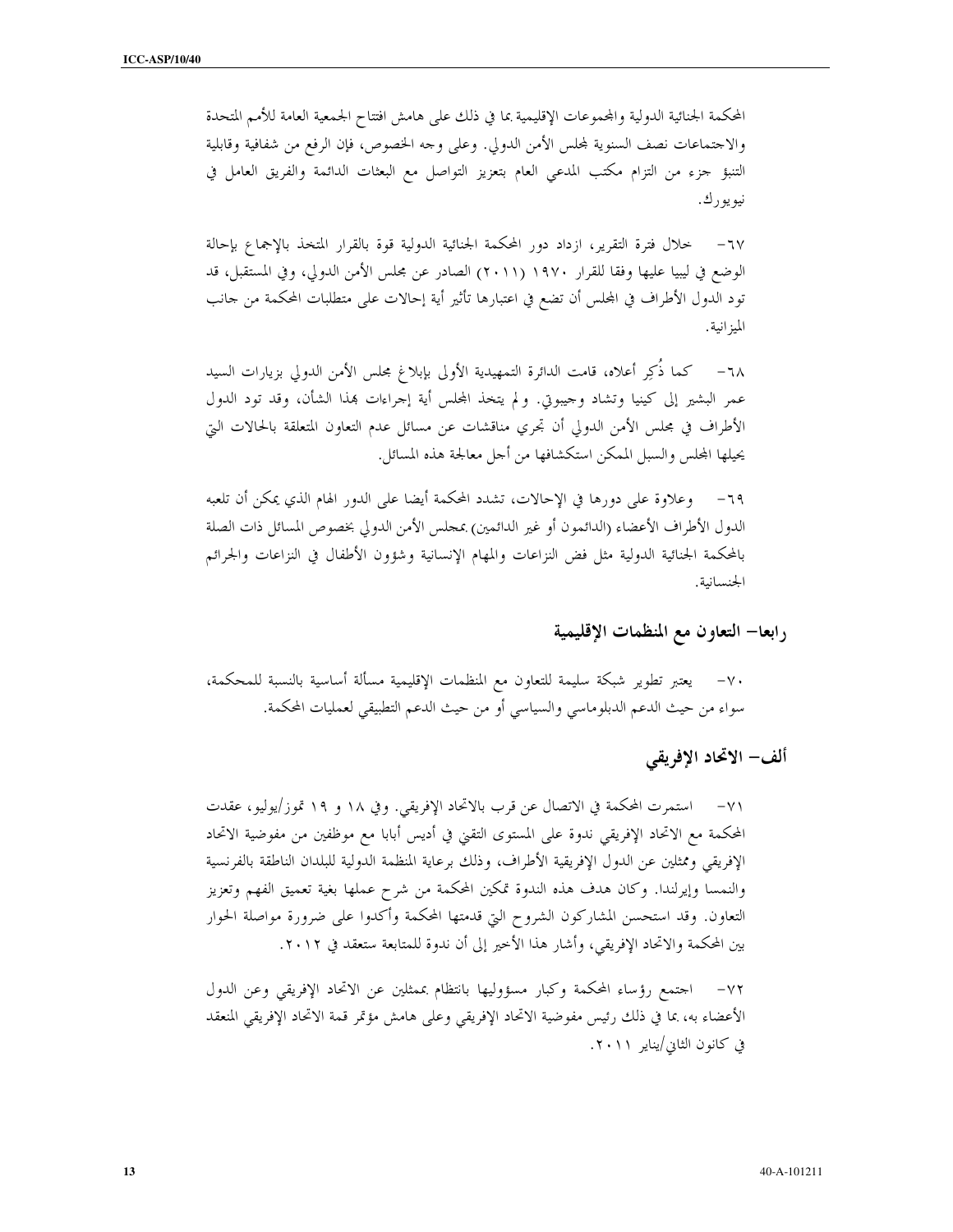# باء– الاتحاد الأوروبي

٧٣– رحبت المحكمة بالموقف المشترك الجديد للاتحاد الأوروبي تجاه المحكمة الجنائية الدولية [١١/٥٧٥٣ المؤرخ في ١٥ شباط/فبراير ٢٠١١]، وقرار مجلس الاتحاد الأوروبي بخصوص المحكمة الجنائية الدولية الصادر في ٢١ آذار/مارس ٢٠١١، إضافة إلى خطة عمل الاتحاد الأوروبي المؤرخة في ١٢ تموز/يوليو ٢٠١١، وهي أدوات أساسية في تمتين العلاقات بين المحكمة والاتحاد الأوروبي. وترحب المحكمة أيضا بتقرير البرلمان الأوروبي عن المحكمة الجنائية الدولية المرتقب اعتماده رسميا في تشرين الثاني/نوفمبر من هذه السنة.

٧٤– تعتمد المحكمة أيضا على الدعم السياسي والدبلوماسي للمحكمة الجنائية الدولية الذي تقدمه وفود الاتحاد الأوروبي في البلدان الأخرى، خاصة منها التي توجد ها حالات [جرائم تقع في اختصاص المحكمة]، وتستكشف المحكمة سبل تمتين هذه الروابط.

٧٥– خلال فترة التقرير، عقد رؤساء المحكمة وكبار مسؤوليها عدة احتماعات في بروكسيل مع ممثلي الاتحاد الأوروبي، بمن فيهم رئيس المجلس الأوروبي ومفوض الاتحاد الأوروبي للعدالة والشؤون الداخلية، إضافة إلى ممثلين من المستوى الرفيع عن المصلحة الأوروبية للعمل الخارجي، ولجنة الاتحاد الأوروبي للشؤون السياسية والأمنية، ولجنة الشؤون الخارجية للبرلمان الأوروبي ولجنتها الفرعية المعنية بحقوق الإنسان. ومن أحل تعميم فهم أحسن لتفويض وأنشطة مكتب المدعى العام، ومن ثم ضمان علاقة عمل أكثر فعالية مع ممثلي الاتحاد الأوروبي، شارك المدعى العام في حلقة تدريبية نظمتها المصلحة الأوروبية للعمل الخارجي حول المسائل السياسية والدبلوماسية.

#### جيم— جامعة الدول العربية ("الجامعة العربية")

٧٦– زادت المحكمة في تعاولها وتعاملها مع الجامعة العربية خلال فترة التقرير، فقد عُقدت ندوة إقليمية عن المحكمة الجنائية الدولية في الدوحة، اشترك في تنظيمها كل من الجامعة العربية ودولة قطر والمحكمة، وذلك في ٢٤–٢٥ أيار/مايو ٢٠١١ بمشاركة جميع رؤساء المحكمة. وقد نُظمت الندوة في وقت حاسم بالنسبة للمنطقة وأعرب معظم المتدحلين عن أملهم في أن تكون هذه بداية علاقة جديدة بين المحكمة الجنائية الدولية والعالم العربي. وعلاوة على ذلك، أبدى ممثلو الدول التزاما قويا تجاه المصادقة على نظام روما الأساسي، ويجري التخطيط مع الجامعة العربية لندوات تقنية للمتابعة، كما أن المحكمة تسعى إلى توقيع مذكرة تفاهم مع الجامعة العربية.

عقد مكتب المدعى العام اجتماعات مع ممثلين عن الجامعة العربية، وخاصة أمينها العام،  $-\sqrt{v}$ لمناقشة الأوضاع في ليبيا وفلسطين ودارفور، وقد قدمت الجامعة العربية دعما هاما في الحالات الثلاث. وعلى وجه الخصوص، فيما يتعلق بالفحص الأولى في حالة فلسطين، يسرت الجامعة العربية احتماعات مكتب المدعى العام بالسلطة الوطنية الفلسطينية حلال فترة التقرير، بما في ذلك الاحتماع بوزير العدل الفلسطيني. (١٨)

<sup>&</sup>lt;sup>(١٨)</sup> طالبت السلطة الوطنية الفلسطينية بالحق في الاستماع لها بشأن استيفائها الشروط القانونية لفتح التحقيق، بما في ذلك مسألة ما إذا كانت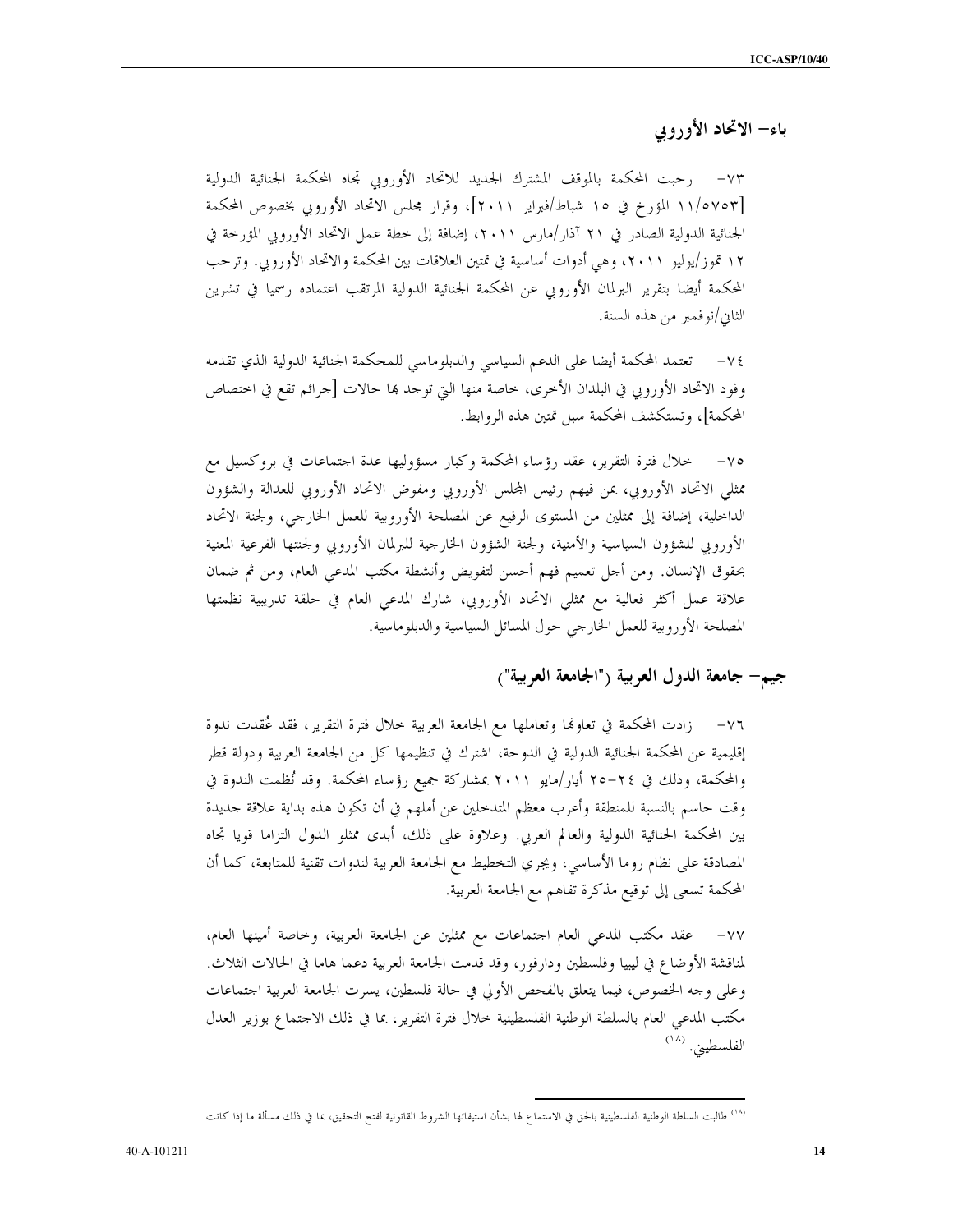خامسا— التعاون مع المؤ سسات الحكومية الدولية الأخرى

ألف– الكمنولث

٧٨ – في ١٣ تموز/يوليو ٢٠١١، تم توقيع مذكرة تفاهم بين المحكمة والكمنولث من طرف رئيس المحكمة والأمين العام للكمنولث. وستقوم المنظمتان بموحب هذه المذكرة بتعزيز تعاولهما في الارتقاء بالقيم والمبادئ المكرسة في نظام روما الأساسي. وخلال فترة التقرير، شارك أحد حبراء المحكمة في عملية مراجعة "القانون النموذجي لإنفاذ نظام روما الأساسي للمحكمة الجنائية الدولية" الذي حضّره الكمنولث.

باء– البلدان الناطقة بالفرنسية

٧٩– قامت البلدان الناطقة بالفرنسية برعاية سلسلة من الندوات الإقليمية حول المحكمة الجنائية الدولية، بما في ذلك الندوة المعقودة مع الاتحاد الإفريقي المذكورة أعلاه، وندوات إقليمية في الكاميرون في تشرين الأول/أكتوبر ٢٠١٠ وفي تونس في أيلول/سبتمبر ٢٠١١، إضافة إلى دورة تدريبية حول المحكمة الجنائية الدولية للقضاة الأعضاء بمحاكم القضاء الأعلى الناطقة بالفرنسية بمقر المحكمة أيام ٥– ٧ تموز/يوليو. وتعمل المحكمة مع البلدان الناطقة بالفرنسية على التخطيط للمزيد من الندوات في حنوب شرق آسيا و أمريكا اللاتينية.

جيم– منظمة الدول الأمريكية

في ١٨ نيسان/أبريل ٢٠١١، عقد رئيس المحكمة والأمين العام لمنظمة الدول الأمريكية اتفاقا  $-\wedge$ . إطارا للتعاون يرتقب أن تتعاون بموجبه المحكمة مع الأمانة العامة لمنظمة الدول الأمريكية في المسائل ذات الاهتمام المشترك.

٨١– يعمل مكتب المدعى العام والمفوضية الأمريكية المشتركة لحقوق الإنسان حاليا على وضع مذكرة تفاهم ستمكن من تمتين العلاقات وتعزيز التعاون بين المؤسستين.

٨٢– واصلت المحكمة تعاملها مع منظمة الدول الأمريكية خلال فترة التقرير، حيث أطلع مسؤولو المحكمة لجنة الشؤون القانونية والسياسية التابعة للمحلس الدائم للمنظمة حلال احتماع عمل حول المحكمة في آذار /مارس ٢٠١١.

دال– الشرطة الدولية (إنتربول)

لا زال مكتب المدعى العام يتلقى دعما ثمينا من لذن الشرطة الدولية (إنتربول)، كان آخرها  $-\Lambda \tau$ يتعلق بالحالة في ليبيا. ففي ٩ أيلول/سبتمبر، وبناء على طلب تقدم به المدعى العام في اليوم السابق،

فلسطين تعتبر دولة لأغراض المادة ٢(٣) من النظام الأساسي. وقد اعتبر المكتب أن الإحراءات العادلة تتطلب أن تتاح للسلطة الوطنية الفلسطينية، وكذلك لأطراف مهتمة أخرى، فرصة الاستماع إليها. وقد ضمن المكتب بذلك تطبيق الإحراء المطلوب بخصوص كل الأطراف المعنية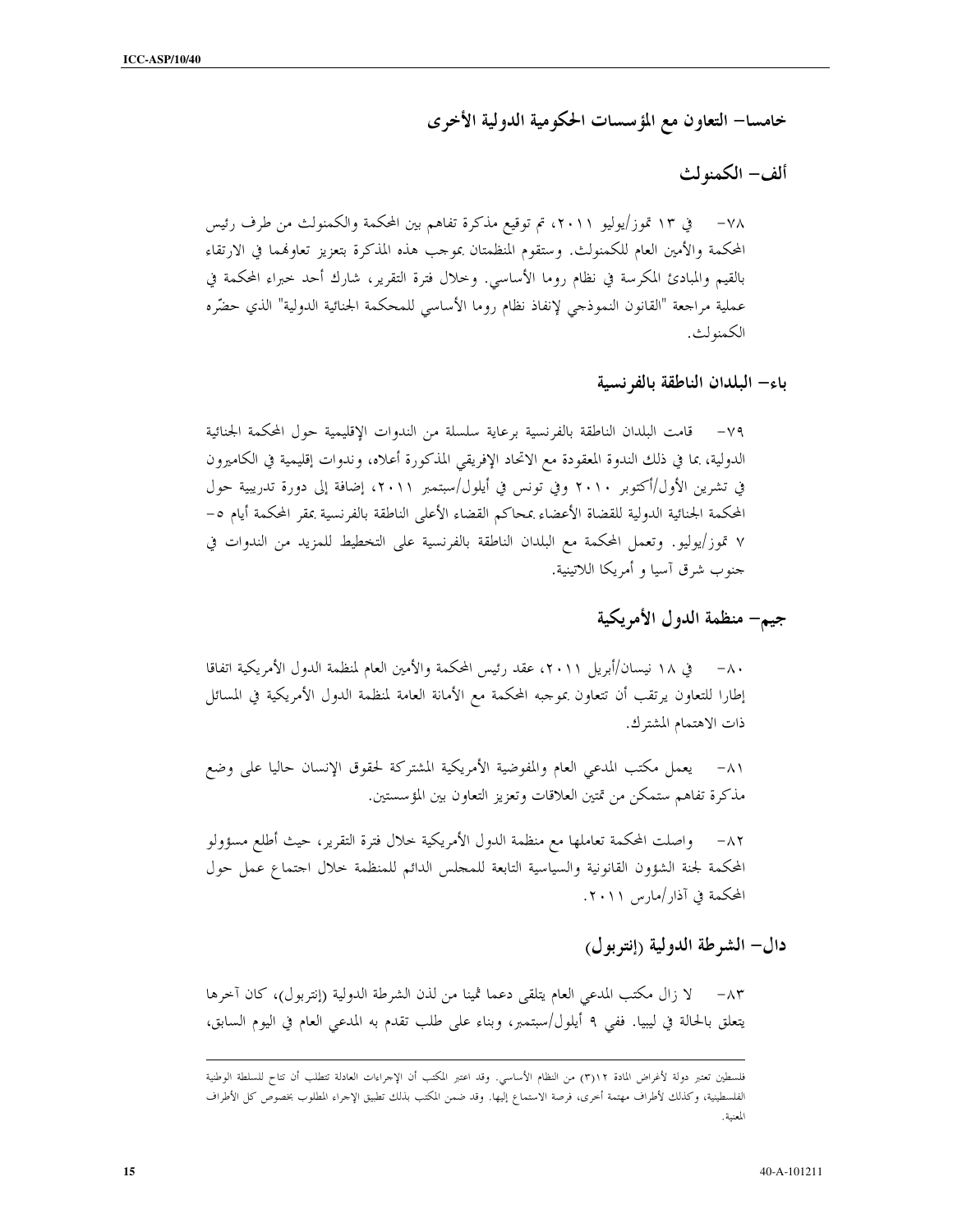أصدرت الشرطة الدولية ثلاثة إشعارات حمراء بالقبض على المشتبه بمم لدى المحكمة الجنائية الدولية معمر القذافي وسيف الإسلام القذافي وعبد الله السنوسي.

هاء– المؤسسات المالية

ناقش رئيس المحكمة المسائل المتعلقة بالتكامل وبناء القدرات الوطنية والارتباط بين العدالة  $-\lambda \xi$ والتنمية مع نيابة الرئاسة القانونية للبنك الدولى، الذي يقود مبادرة حديدة بعنوان "المنتدى العالمي للقانون والعدالة والتنمية".

في نيسان/أبريل ٢٠١١، شارك المدعى العام في الحوار الرفيع المستوى بشأن الإنفاذ العالمي  $-\wedge$   $\circ$ الفعال لمكافحة الفساد الذي ينظمه البنك الدولي. وقد اعتمد المشاركون ( ومن بينهم رئيس البنك الدولي، ورئيس الشرطة الدولية، والمدير العام للمكتب الأوروبي لمحاربة الغش) إعلان مبادئ عن ضرورة العمل معا لمحاربة الجريمة والفساد.

إضافة إلى ذلك، ناقش مكتب المدعى العام<sup>(١٩)</sup> مع البنك الأمريكي المشترك للتنمية كيفية  $-\lambda$ ٦ إسهام المؤسسات المالية في منع الجرائم، خاصة عن طريق تمويل البرامج التربوية الرامية إلى تفادي العنف وتعزيز الحس المدني وقدرات تدبير النزاعات. <sup>(٢٠)</sup>

سادسا– تعزيز الإعلام العام عن تفويض وعمليات المحكمة وتحسين فهمهما

٨٧– قدمت المحكمة تقريرها عن استراتيجية الإعلام العام``` إلى الدورة التاسعة لجمعية الدول الأطراف، وتشكل هذه الاستراتيجية دعامة جهود وخطط المحكمة الرامية إلى زيادة المعرفة بتفويضها وعمليالها وفهمها. (\*\*)

ما فتئت المحكمة تشدد على الارتباط بين تحسين الفهم وازدياد الدعم المقدم لها، وذلك برفقة  $-\lambda\lambda$ 

<sup>&</sup>lt;sup>(١٩)</sup> ما يزال هذا الجانب من جهود مكتب المدعى العام في طور النمو بعد أن تم تحديد التربية كأحد السبل الأساسية لتعزيز مساهمة المحكمة في منع الجرائم في المستقبل.

<sup>&</sup>lt;sup>٢٠)</sup> من أمثلة ذلك، يذكر النظام الإقليمي لتقييم وتنمية كفاءات المواطنة، الذي يموله البنك الأمريكي المشترك للتنمية، والذي يشمل شيلي وكولومبيا وغواتيمالا والمكسيك وباراغواي وجمهورية دومينيكا ويرمي إلى دعم تطوير برامج فعالة في مجال التربية على المواطنة في أمريكا اللاتينية.

<sup>&</sup>lt;sup>(٢١)</sup> ICC-ASP/9/29. تقع مسؤولية تنفيذ هذه الإستراتيجية ووضع برامجها وأنشطتها على عاتق قسم الإعلان العام والوثائق التابع لقلم المحكمة، في تعاون وثيق مع وحدة الإعلام العام التابعة لمكتب المدعى العام، والصندوق الاستئماني للضحايا، ومكتب المحامى العام للضحايا، ومكتب المحامي العام للدفاع وجمعية الدول الأطراف. ورغم كونه حهازا مستقلا بالمحكمة، فإن مكتب المدعي العام يعتمد على قسم الإعلان العام والوثائق في جزء كبير من عمله، كنشر رسائل مكتب المدعى العام حيث يلزم، وتنظيم المؤتمرات الصحفية وإدارة موقع المحكمة على الإنترنت. وتقوم وحدة الإعلام العام التابعة لمكتب المدعي العام بإعداد الرسائل المتعلقة على وحه الخصوص بأنشطته وبالمحالات التي تتطلب السرية مثل الفحوص الأولية.

<sup>&</sup>lt;sup>(٢٢)</sup> أشارت إستراتيجية ٢٠١١–٢٠١٢ إلى أنه إضافة إلى دعم أهداف الإعلام العام على نطاق المحكمة، يعكس الإنتاج الإعلامي العام المختص بمكتب المدعي العام أهداف إستراتيجية الادعاء ذات الصلة ويدعمها، ومنها على الخصوص: أ) الاستمرار في تعزيز التعاون مع الدول والجهات ذات الصلة، خاصة من أجل تنفيذ أوامر إلقاء القبض الصادرة عن المحكمة؛ ب) التواصل بشأن عمل مكتب المدعى العام في مجال الفحوص الأولية وإعلانه، تعزيز التحقيقات الوطنية في الجرائم الخطيرة ومتابعة مرتكبيها والتأكد بأن تكون كل أطراف النزاعات على علم بالسلوكات التي تتهم بما المحكمة الجنائية الدولية الأفراد (مثلا تجنيد واستخدام الأطفال في النزاعات المسلحة، والعنف الجنسي، والتشريد القسري وفرض ظروف معيشية تمدف إلى إبادة إحدى المجموعات وغير ذلك) من أحل ردع المرتكبين؛ ج) تعزيز مساهمة مكتب المدعي العام في مكافحة الإفلات من العقاب ومنع ارتكاب الجرائم.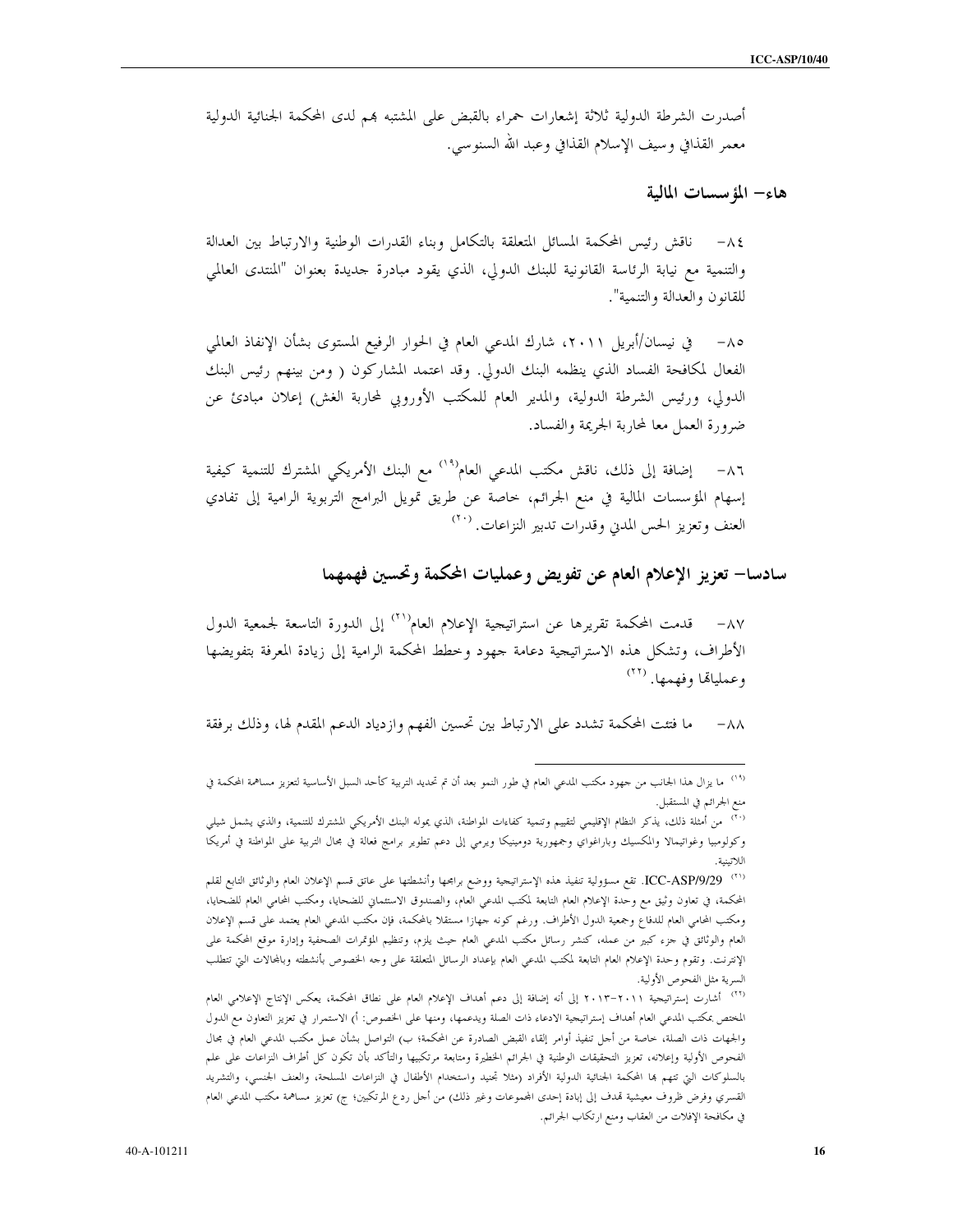الجهات المعنية بما وشركائها، بما فيهم الجمعية أثناء المؤتمر الاستعراضي لنظام روما الأساسي للعام  $.7.11$ 

وإذا كانت المحكمة مسؤولة عن توفير المعلومات، فإلها تعتمد بدورها على دعم شركائها  $-\lambda$ 9 وغيرهم في تحديد الحاجيات من المعلومات والاستجابة لها. وتلعب الدول والمنظمات الدولية والمحتمع المدني ووسائل الإعلام دورا حاسما في تعميق الوعي بالمحكمة وزيادة فهم عملها وحشد الدعم لأنشطتها. ومن بين الفرص الطبيعية لذلك أن تبذل الدول جهودا لتعميق الوعي بتنظيم أنشطة للعموم كلِّ سنة حول ١٧ تموز/يوليو، الذي أعلنته الدول الأطراف يوما للعدالة الجنائية الدولية، كما أن السنة المقبلة ستعرف الاحتفال بالذكرى العاشرة لدخول نظام روما الأساسى حيز التنفيذ.

٩٠ – تقدم التوجيهات المقترحة أدناه بعض الأمثلة الممكنة عن الكيفية التي يمكن بما للدول أن تعزز جهود المحكمة في الإعلام العام والتوعية.

# توجيهات ممكنة للدول الأطراف حول الإعلام العام بخصوص المحكمة

٩١- توحد الدول الأطراف، سواء في السياق الوطني أو الدولي، في وضع يمكّنها من استخدام المنتديات العامة ووسائل الإعلام<sup>(٢٢)</sup>، وذلك بغية ما يلي:

(أ) استباق ودحض المعلومات غير الدقيقة أو سوء الفهم العام المتزايد بنظام روما الأساسي وتفويض المحكمة أو أنشطتها، بما في ذلك بشرح الجوانب ذات الصلة بتفويض المحكمة الجنائية الدولية واحتصاصاقما؛

(ب) التعبير عن الدعم لإنفاذ قرارات المحكمة وطلب تعاون كافة الدول الأطراف معها والمطالبة بأن تضع أية مبادرة ذات صلة من المحتمع الدولي اعتبارا خاصا لنظام روما الأساسي ولقرارات المحكمة؛

(ج) المساهمة في قمميش الأشخاص المعنيين بأوامر إلقاء القبض العالقة الصادرة عن المحكمة الجنائية الدولية؛

(د) تيسير وتشجيع المزيد من التعاون بين مسؤولي الإعلام العام في الحكومات الوطنية وبالمحكمة الجنائية الدولية في التخطيط لمناسبات إعلامية عامة وتنفيذها أثناء المهمات الرسمية، وتبادل وتنسيق المعلومات والإخطارات والأنشطة الإعلامية بشأن المحكمة الجنائية الدولية بغية تحسين الفهم لدى العموم ومعالجة المغالطات العامة؛

(هـ) استخدام شبكات الاتصال ووسائل الإعلام الوطنية كالإذاعة والتلفزيون والاتصالات الأخرى لإبراز وجود المحكمة وتوفير المعلومات عن دورها وأنشطتها؛

<sup>&</sup>lt;sup>٢٣)</sup> مثل المناسبات العامة، والتصريحات المدلى بما لدى الهيئات الوطنية والدولية، والمنتديات العامة، والمناسبات الإعلامية، والمؤتمرات الصحفية، والاتصالات الإعلامية، والمنشورات الحكومية، والإذاعة والتلفزيون، والمقابلات الصحفية، و مقالات الرأي، والرسائل المفتوحة، والمقالات الموقعة وما إلى ذلك.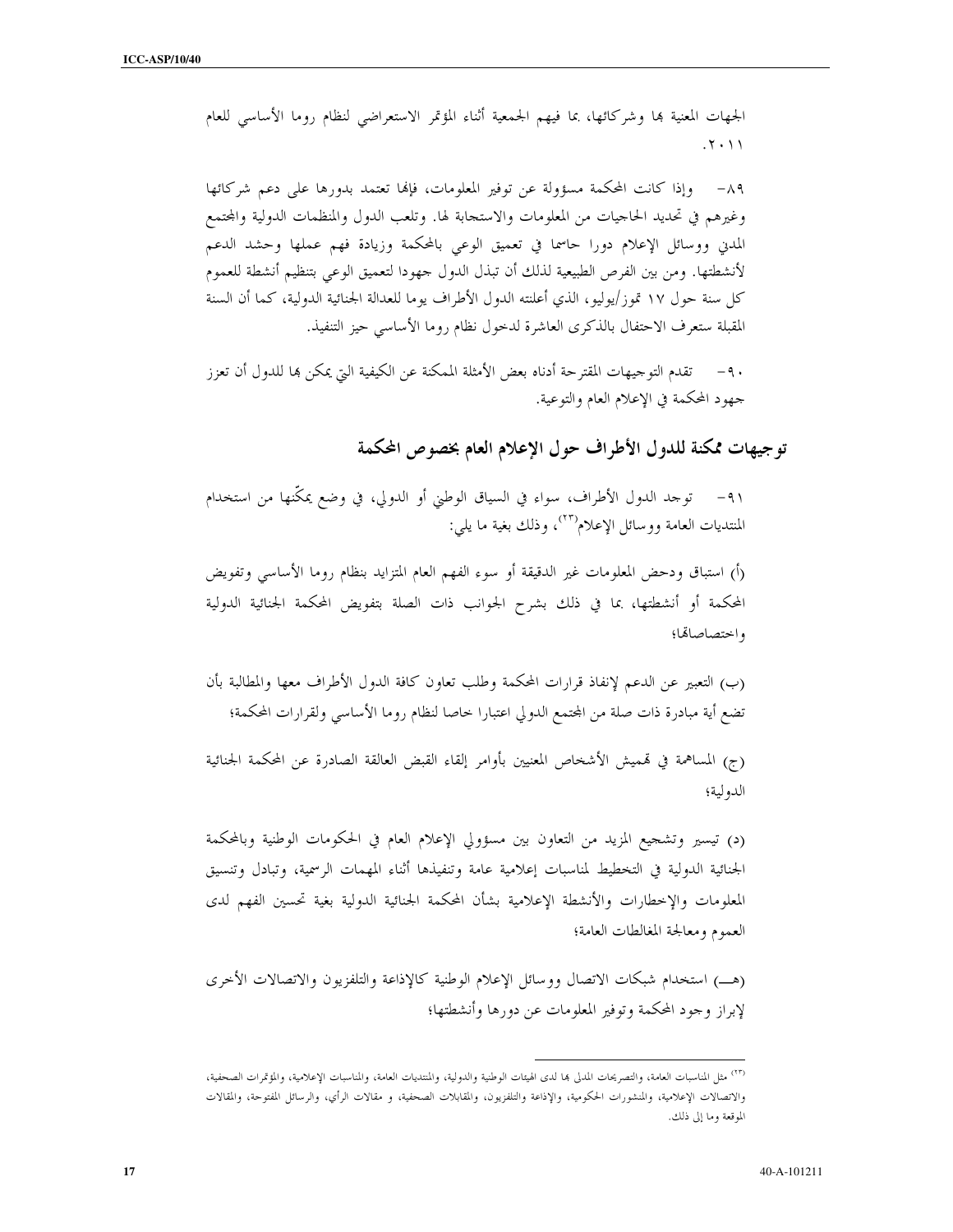(و) دعم مبادرات المحتمع المدني الرامية إلى تعميق الوعبي بالمحكمة الجنائية الدولية ونظام روما الأساسبي، وكذلك المساعدة في برامج بناء القدرات هذا الشأن.

٩٢– يمكن للرئاسة والقضاة القيام بدور هام في تحقيق أهداف المحكمة في مجال الإعلام العام عن طريق المشاركة في المؤتمرات والندوات والمحاكمات الصورية [المنظمة بالمؤسسات الجامعية لأغراض التكوين] والمناسبات الإعلامية. وباعتباره "الوجه الظاهر للمحكمة"، يوجد الرئيس في المكان المناسب لتسيير المناقشات حول مختلف جوانب المحكمة الجنائية الدولية ونظام روما الأساسى، مع وضع الاعتبار لاستقلالية المدعى العام. ويقود المدعى العام ونائبه جهود مكتبهما الرامية إلى "تعميق فهم عمله عن طريق وسائل الإعلام المحلية والوطنية والدولية بشكل متناسق"<sup>(٢٤)</sup>. وبشكل مشابه، يشرح قلم المحكمة تفويضها في مختلف المنتديات مع التأكد من تمرير رسالة محايدة. وإضافة إلى ذلك، يندمج ممثلو الرئاسة والدوائر ومكتب المدعى العام وقلم المحكمة والصندوق الاستئماني للضحايا، ومكتب المحامى العام للضحايا، ومكتب المحامي العام للدفاع في البرامج السمعية البصرية الجديدة التي تشرح دور المحكمة الجنائية الدولية وأنشطتها. كما يقوم مكتب المدعى العام بإبلاغ الشركاء الرئيسيين بالمعلومات الدقيقة حول الأنشطة الخاصة لمكتب المدعى العام في الوقت المناسب، وذلك بواسطة وسائل متنوعة مثل الاحتماعات الإخبارية الأسبوعية التي ينظمها. <sup>(٢٥)</sup>

#### سابعا– خاتمة

٩٣ – تستفيد المحكمة عموما من تعاون ودعم قويين من طرف الدول الأعضاء والمنظمات الحكومية الدولية. وخلال فترة التقرير، وإصل مسؤولو المحكمة و موظفوها استباق الانخراط في الحوار مع مختلف الدول والمنظمات، وتبسيط سبل الاتصال بمختلف الوزارات والإدارات الوطنية والمكاتب الحكومية الدولية من أجل توفير المعلومات بشفافية وانتظام، حتى تضع كل الأطراف أنشطة المحكمة في الحسبان وحيّ تتمكَّن من تعميق أثرها.

٩٤– تعمل أجهزة المحكمة على التنسيق المنتظم في ما بينها بشأن المسائل المتعلقة بالتعاون، لتضمن بذلك الكفاءة في استخدام الموارد والتواصل الفعال بالدول والجهات الخارجية الأخرى، مع الحفاظ على نزاهة الإجراءات القضائية واستقلالية القضاء والادعاء والأدوار المتميزة التي يقوم بما كل جهاز على حدة.

٩٥– وفي حين أن الاستعداد للتعاون متوافر على العموم، فإن الأمر الحاسم يكمن في الإنفاذ الفعلي لطلبات القضاة على المستوى الوطني من طرف الدول الأطراف. ومن دواعي الانشغال حاصة كون أوامر إلقاء القبض على ١١ شخصا ما تزال عالقة رغم صدور بعضها منذ عدة سنوات مضت، وتحتْ المحكمة الدول الأطراف بقوة على اغتنام كلِّ فرصة لضمان إنفاذ أوامر إلقاء القبض العالقة. وعلاوة على ذلك، يمكن القيام بالمزيد من أحل ضمان عدم إعاقة الإجراءات القضائية أو تأخرها بسبب غياب أو عدم فعالية التعاون، وفي هذا السياق، تشدد المحكمة على ضرورة عقد اتفاقات لحماية الشهود كأولوية مستعجلة.

<sup>&</sup>lt;sup>(٢٤)</sup> كجزء من لهج المحكمة الواحدة كما هو مبين في إستراتيجية الادعاء ٢٠١٩–٢٠١٢.

<sup>&</sup>lt;sup>(٢٥)</sup> تتضمن معلومات محدثة بانتظام عن التعاون وشحذ جهود إلقاء القبض.